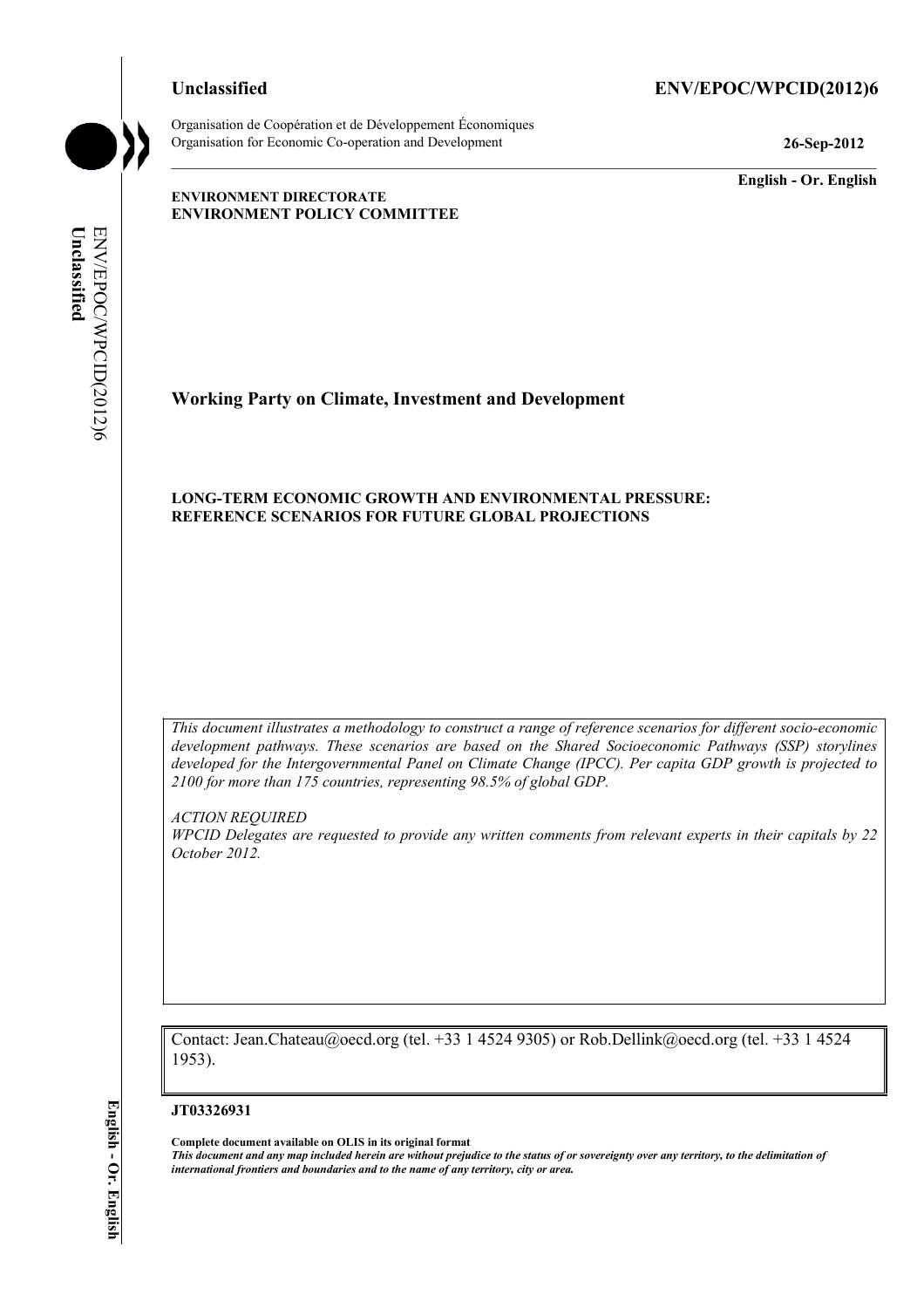#### **NOTE BY THE SECRETARIAT**

Following up on the OECD Environmental Outlook to 2050, and as agreed at the WPCID meeting of 8-9 November 2011, the OECD Environment Directorate modelling team participates in an international research collaborative on the construction of **new shared socio-economic pathways (SPPs) for climate change research**. The OECD regularly produces reference (or baseline) scenarios based on the methodology for long-term scenarios developed by the Economics Department. The latest baseline projection is described in detail in the Socio-economic Developments chapter of the Environmental Outlook to 2050 (OECD, 2012a). In this paper, the methodology used for the Environmental Outlook to 2050 has been updated to reflect the latest version of the methodology of the OECD Economics Department. The methodology has also been extended to explicitly represent the contribution of energy and natural resources to GDP, and to provide GDP and per capita income projections for all major countries in the world for the entire century. This report documents the methodology and the resulting projections for the SSP scenarios.

The development of the SSPs has been managed by the Task Group on Quantitative SSP Development, supported by the IPCC. They are intended to replace the existing Special Report on Emission Scenarios (SRES) scenarios and serve as building blocks for climate change research undertaken by a number of analytical initiatives, including those supporting future IPCC assessment reports. The SSP scenarios will eventually be published in coordination with the IPCC. The construction of a range of reference scenarios also helps to better reflect the uncertainty surrounding future projections and is thus helping to address comments received on the Environmental Outlook to 2050 in this regard. In addition to improving the socio-economic basis for future modelling work at the OECD Environment Directorate, the work presented in this document may also feed into OECD-wide analysis, including the horizontal New Approaches to Economic Challenges project, as endorsed at the May 2012 OECD Meeting of the Council at Ministerial level.

This paper was prepared by Jean Chateau, Rob Dellink, Elisa Lanzi and Bertrand Magné of the OECD Environment Directorate. The interpretation of the SSPs was developed in close consultation with the members of the Joint IAM/IAV Committee, especially those participating in the Task Group on Quantitative SSP Development. The paper has benefited from valuable comments by Christa Clapp, Helen Mountford, Damian Mullaly, Andrew Prag and Marie-Christine Tremblay of the OECD Environment Directorate and Asa Johansson, Fabrice Murtin and Giuseppe Nicoletti of the OECD Economics Department. Special thanks go to Cuauhtemoc Rebolledo (OECD Environment Directorate) for valuable research assistance.

This document is technical in nature and therefore is being sent for written comments to WPCID Delegates who are encouraged to share it with relevant experts in their capitals. The Secretariat is requesting comments by 22 October 2012. The Secretariat plans to issue this document as part of the OECD Environment Working Paper series.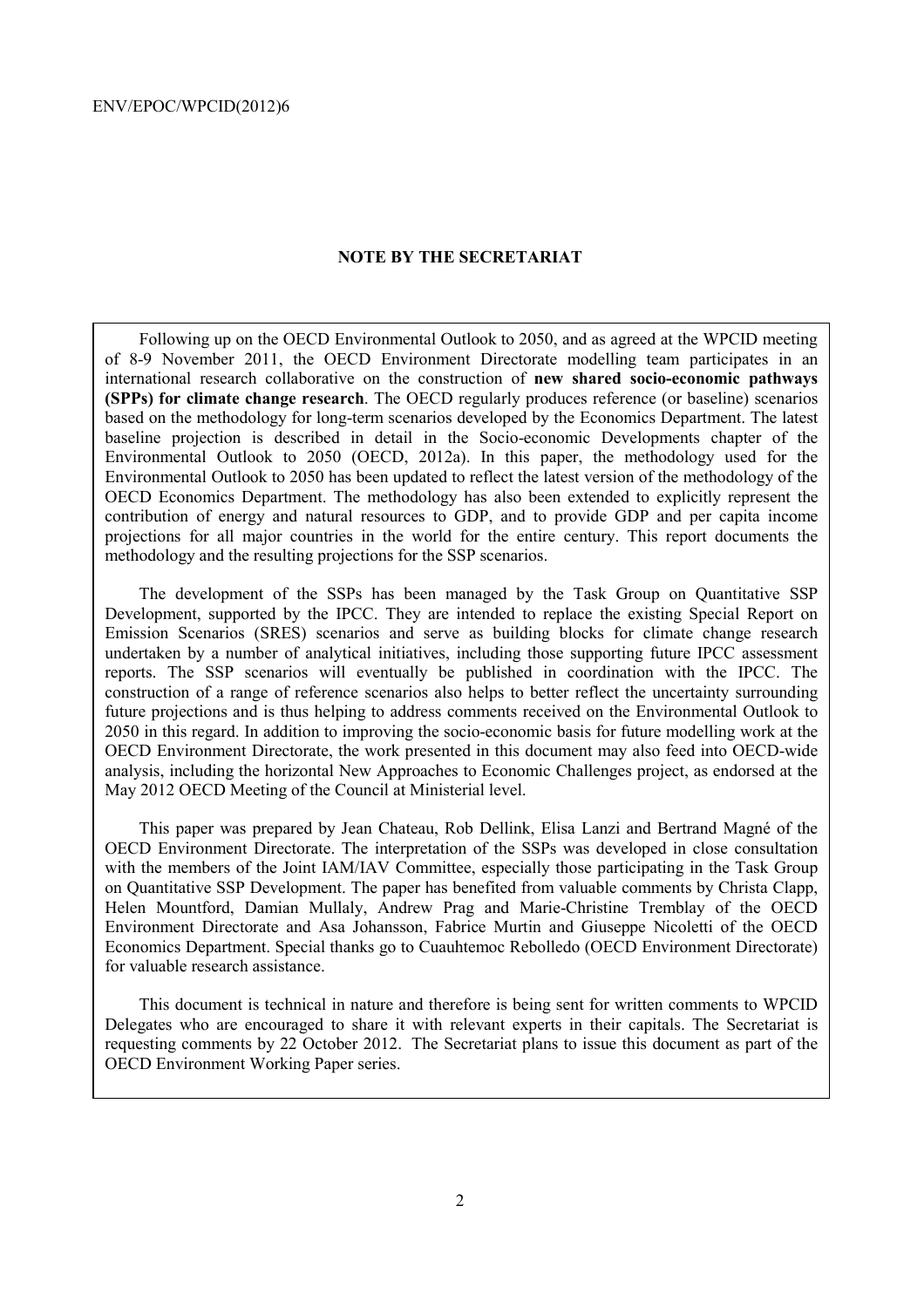### **ABSTRACT**

Future projections of the impact of climate change (and other) policies are usually presented against a "business as usual" baseline or a reference scenario, including a projection of future economic growth. As a wide range of possible factors can affect economic growth projections, it is useful to identify a set of possible future socio-economic development pathways. This paper describes a consistent methodology to derive (per capita) GDP trend pathways on a country basis. The methodology is based on a convergence process and places emphasis on the key drivers of economic growth in the long run: population, total factor productivity, physical capital, employment and human capital, and energy and natural resources (specifically oil and gas). The paper also compares economic growth projections from a set of scenarios with alternative perspectives on future socio-economic developments. These scenarios represent the Shared Socioeconomic Pathways (SSP) storylines developed for the Intergovernmental Panel on Climate Change (IPCC). The per capita GDP growth is projected for more than 175 countries representing 98.5% of global GDP in 2010. Given the long-term nature of some of the major environmental challenges, including climate change, the time horizon for the projections is 2100. Although the scenarios presented in this paper are related to climate change, the methodology can also serve as a basis for other quantitative assessments that involve long-term economic baselines.

**Keywords**: Growth, Convergence, Climate change

**JEL classifications**: O41, O44, Q32, Q43

## **RESUMÉ**

Les projections concernant les impacts des futures politique de lutte contre le changement climatique sont généralement présentées en référence à un scénario central « au fil de l'eau », décrivant notamment des projections de croissance économique. L'ensemble des facteurs influençant les projections économique de long terme présentant une large incertitude il est utile d'identifier un éventail de futurs scénarios socioéconomiques. Ce document décrit une méthodologie visant à projeter des évolutions de PIB par tête pays par pays. Cette méthodologie s'appuie sur l'hypothèse que la dynamique de chacun des moteurs de la croissance est régie par un processus de convergence : population, productivité globale des facteurs, capital physique, emploi, capital humain et efficacité énergétique. La seconde partie du document compare des projections économiques issues de prospectives socio-économiques alternatives. Ces scénarios, développés pour le compte du Groupe d'experts intergouvernemental sur l'évolution du climat (GIEC), représentent des scénarios intitulés Projections Socio-économiques de Référence (SSP). Les projections de PIB par tête sont représentées pour plus que 175 pays couvrant 98.5% du PIB mondial en 2010. La plupart des défis environnementaux à venir se déclareront dans le très long-terme, les projections porteront donc jusqu'à l'horizon 2100. Cette méthodologie peut s'avérer utile pour l'ensemble des travaux portant sur le long terme et pas seulement les études liées à la thématique du changement climatique.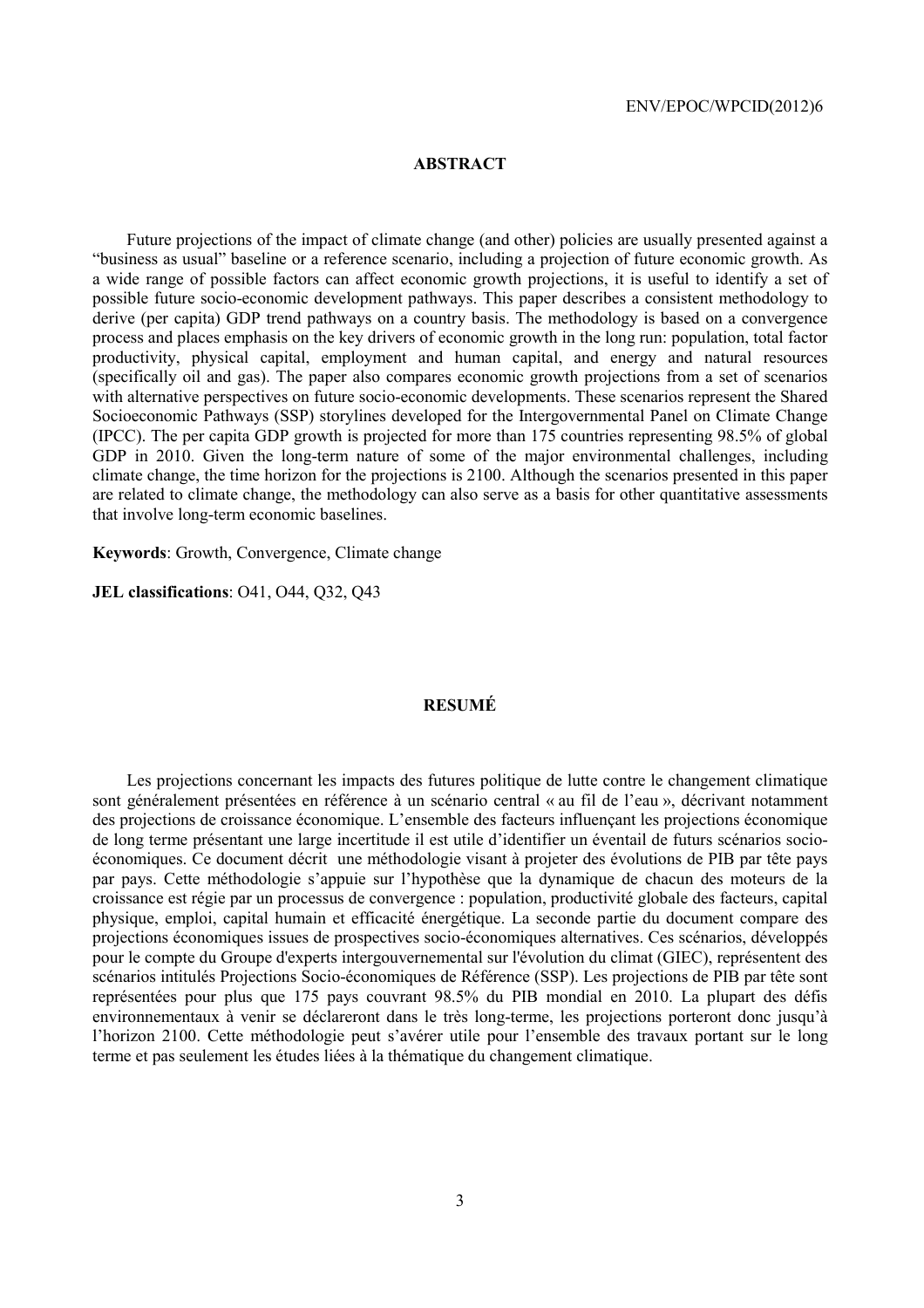# **TABLE OF CONTENTS**

| LONG-TERM ECONOMIC GROWTH AND ENVIRONMENTAL PRESSURE: REFERENCE                                          |  |
|----------------------------------------------------------------------------------------------------------|--|
| $\mathbf{1}$ .<br>$\overline{2}$ .<br>3 <sub>1</sub><br>$\overline{4}$<br>41<br>4.2<br>5.1<br>5.2<br>5.3 |  |
|                                                                                                          |  |
|                                                                                                          |  |
|                                                                                                          |  |
|                                                                                                          |  |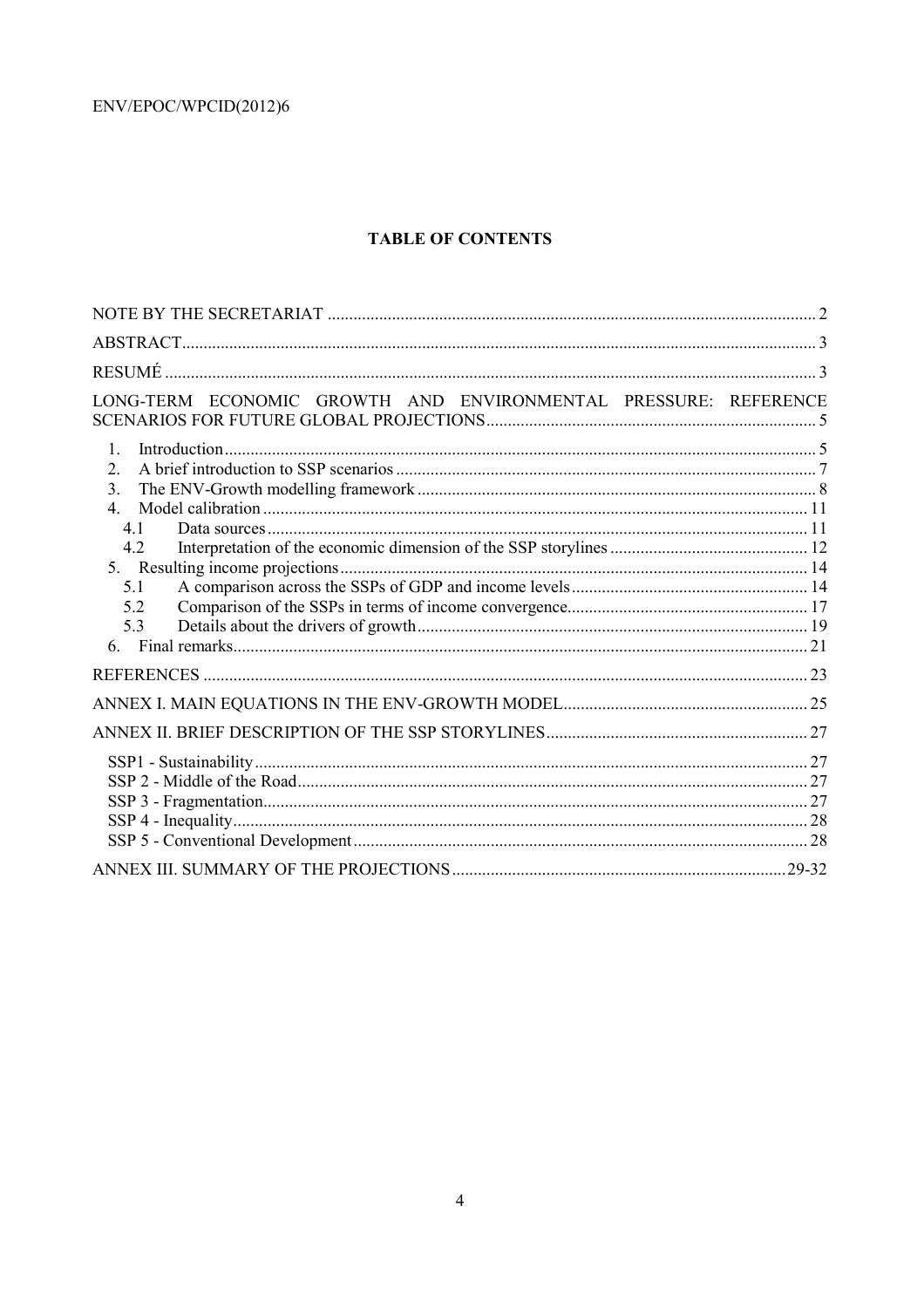## **LONG-TERM ECONOMIC GROWTH AND ENVIRONMENTAL PRESSURE: REFERENCE SCENARIOS FOR FUTURE GLOBAL PROJECTIONS**

## **1. Introduction**

1. Future projections of the impact of international environmental policies, such as those related to climate change, are usually presented against a "business as usual" (BAU) baseline or a reference scenario.<sup>1</sup> For instance, the OECD Environmental Outlook to 2050 (OECD, 2012a) describes in detail a set of socioeconomic developments and the related pressures on the environment, and highlights the consequences of policy inaction for key environmental themes. Greenhouse gas emissions pathways resulting from economic reference scenarios are also sometimes used for setting mitigation actions, e.g. by defining pledges in relation to a BAU emission level. However, as a wide range of possible factors can affect economic projections, it is useful to consider different possible developments. This paper presents and compares a range of GDP projections based on different perspectives on future socio-economic developments. The scenarios are based on the Shared Socioeconomic Pathways (SSPs). The SSP storylines have been developed by the climate change research community for the Intergovernmental Panel on Climate Change (IPCC) (O'Neill et al., 2012). They are part of a framework, described in Moss et al. (2010), and van Vuuren et al. (2012), that combines the socio-economic developments defined by the SSPs with Representative Concentration Pathways (RCPs) to assess future climatic changes.

2. The purpose of this paper is to introduce and apply a detailed methodology for making consistent long-term economic projections for most countries in the world, building on a methodology developed by the OECD Economics Department (OECD, 2012b). Sharing a common methodology for projecting future GDP pathways across OECD Directorates ensures consistent economic analysis of long-term scenarios, on which future horizontal OECD projects, such as the project on New Approaches to Economic Challenges, can draw. The methodology forms the basis of the present *ENV-Growth* model, which starts by mimicking short-term (2012-2016) economic projections of the OECD and the International Monetary Fund (IMF), and then projects a gradual process of convergence towards a balanced growth path along the lines of an augmented Solow growth model (Barro and Sala-i-Martin, 2004). The model follows a so-called *conditional convergence* hypothesis: country income levels (e.g. GDP per capita) will converge towards those of most developed economies based on convergence hypotheses for the key drivers of per capita economic growth. Specific attention is paid to the development of income generated from the exploitation of natural resources, especially crude oil and natural gas.

3. The methodology is applied to construct pathways of GDP and per capita income levels for more than 175 countries, collectively representing 98.5% of global GDP in 2010. Trend projections are made for each of the SSP scenarios by translating SSP storylines into assumptions on the various drivers of growth. Together, this set of scenarios provides a range of future projections of GDP and per capita income for the rest of the 21<sup>st</sup> century. The SSP scenarios do not cover the full spectrum of plausible economic projections, but they do illustrate a substantial variance in global GDP levels by the end of the century. The

<sup>&</sup>lt;sup>1</sup> Note that baseline or reference scenarios do not have to be set at BAU levels. For instance, it is not uncommon to set baselines for CDM credits below the BAU emission level (Clapp and Prag, 2012).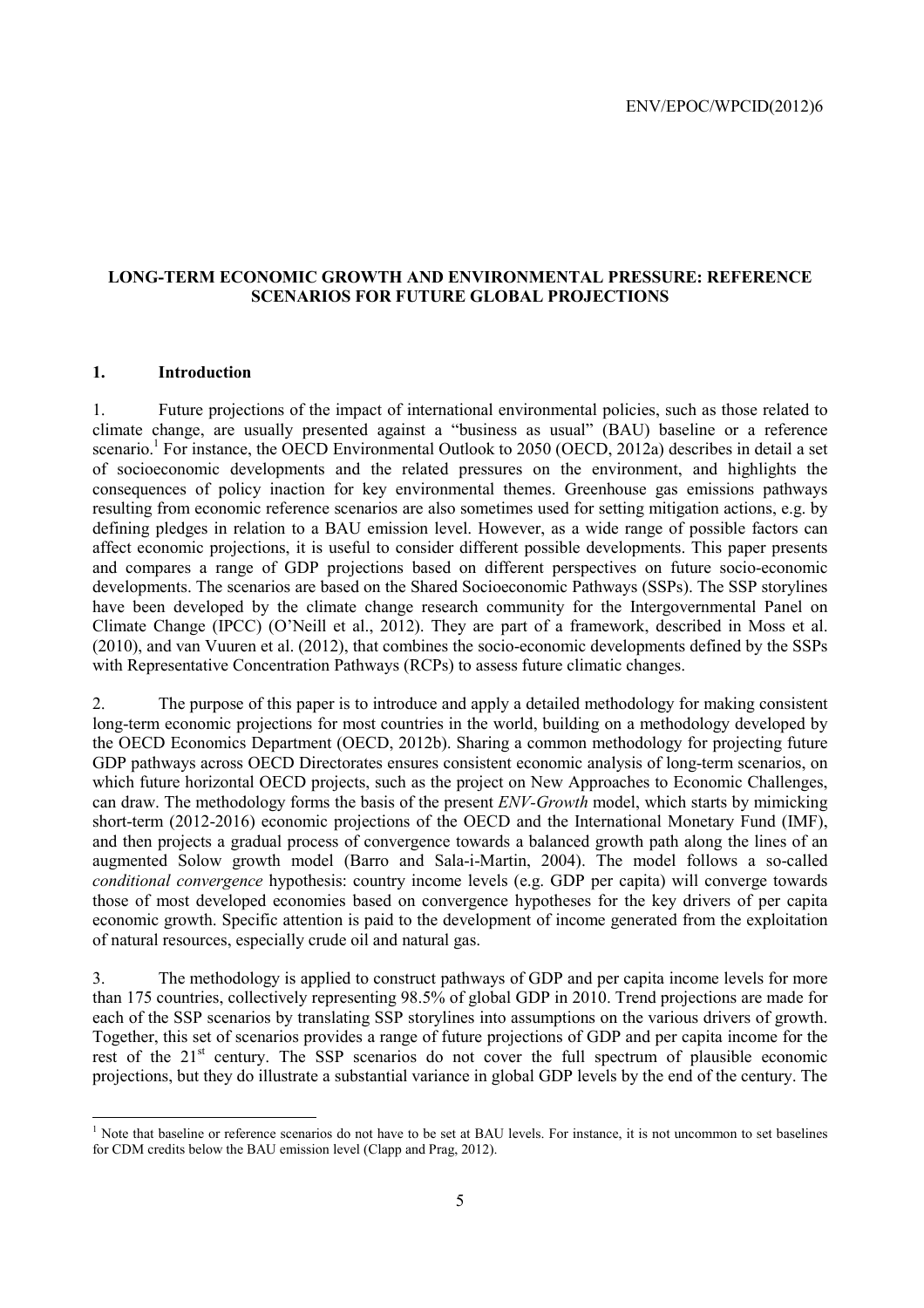methodology can therefore also serve as a basis for different quantitative assessments that involve economic baselines. The analysis produces long-term trend projections; they are not predictions of future developments. Accordingly, the results should be interpreted with some degree of caution.

4. The paper is structured as follows. Section 2 describes the main elements of the SSP scenarios. Section 3 introduces the *ENV-Growth* model that is used for making the economic projections. Section 4 discusses the data sources for calibrating the model and the interpretation of the different SSP storylines for the drivers of economic growth. Section 5 presents the resulting income projections for the SSP scenarios. Section 6 concludes.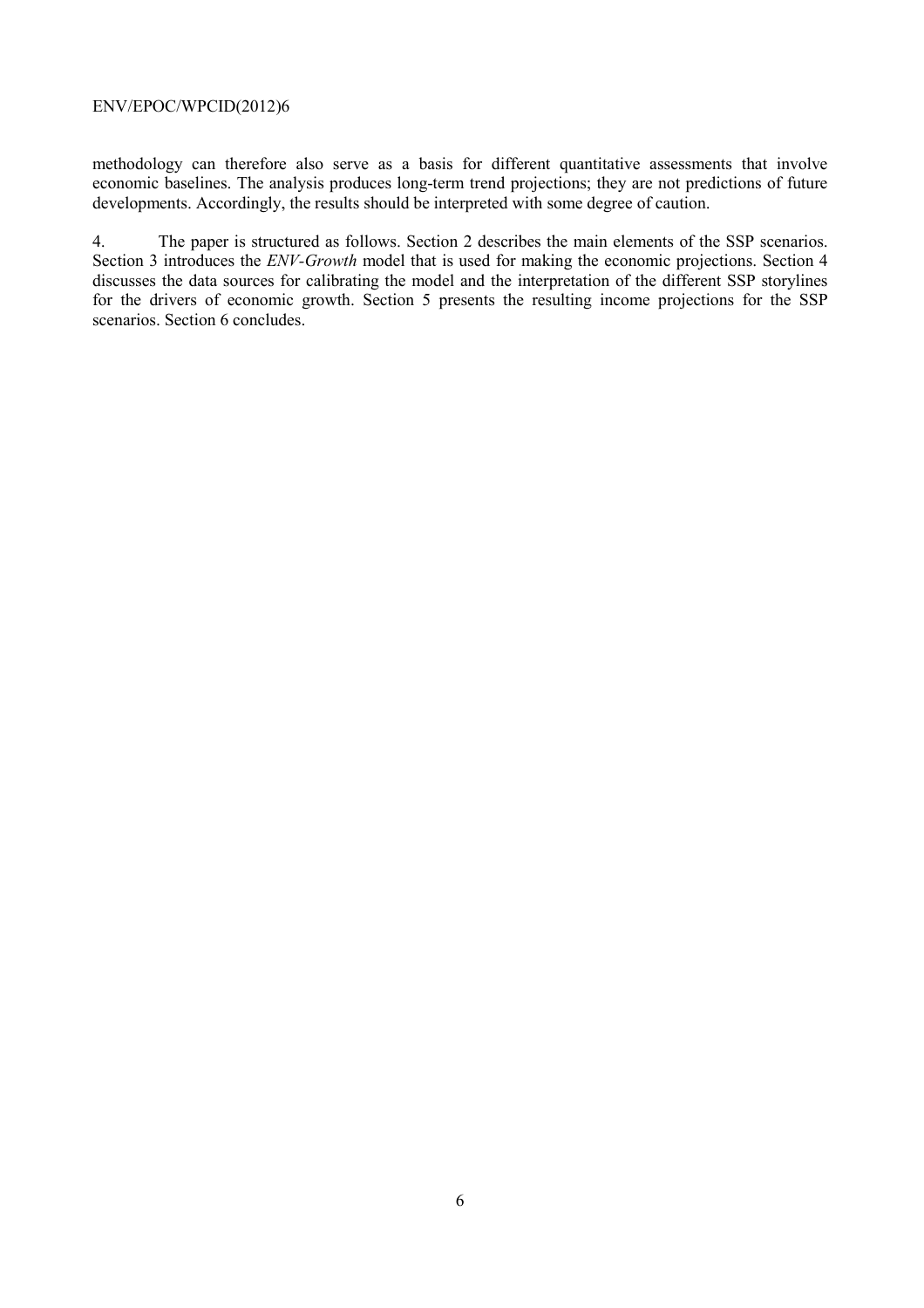## **2. A brief introduction to SSP scenarios**

5. To date, emissions projections for the future have often been based on the Special Report on Emission Scenarios (SRES) (Nakicenovic and Swart, 2000), developed by the IPCC. As time progresses, projections become outdated, and many of the assumptions underlying the SRES scenarios need to be revisited. For the 5<sup>th</sup> Assessment Report, the IPCC has asked the international research community to develop new and updated scenarios. This has been done through a collaborative process involving modelling groups and researchers working on i) the climate system; ii) vulnerability impacts, and adaptation (VIA); and iii) Integrated Assessment Modelling (IAM). A broad group of stakeholders, including governments and NGOs, reviews the scenario development process (as laid out in IPCC, 2008), providing a foundation for international credibility and acceptance.

6. This new scenario framework for the integrated analysis of future climate change comprises two main elements (see Moss et al., 2010, and Van Vuuren et al., 2012): (i) Representative Concentration Pathways (RCPs) reflecting projections for greenhouse gas concentrations and radiative forcing, and (ii) Shared Socioeconomic Pathways (SSPs) describing different combinations of socio-economic developments and their associated levels of greenhouse gases emissions. The SSPs combine both qualitative and quantitative information on possible future developments of emissions and their main socio-economic drivers, and include projections for population and per capita income. They do not contain estimated impacts of climate policies and can therefore all be considered as reference (or baseline) scenarios, reflecting different views on "no climate policy" developments for the 21<sup>st</sup> century. The SSPs are linked to the RCPs through the specification of a climate policy scenario: a specific SSP without policy would lead to a certain radiative forcing level and in combination with a specific climate policy scenario would bring the forcing levels down to be in line with a specific RCP.<sup>2</sup>

7. The different SSP storylines are described in O'Neill et al. (2012) and summarised in Annex II. These storylines are constructed around two axes: challenges to mitigation and challenges to adaptation, as illustrated in Figure 1.

8. In SSP1 (or ''Sustainability''), the challenges for both adaptation and mitigation are low, as relatively rapid income growth is combined with substantially reduced reliance on natural resources. This is achieved at least in part through quick technological change and through high levels of international cooperation. Also, following KC et al. (2010), high levels of education induce lower fertility rates and therefore smaller populations.<sup>3</sup> Consequently, global emission levels are relatively low compared to most of the other scenarios.

9. In SSP2 (or ''Middle of the Road''), current trends more or less continue, with moderate progress made in terms of income convergence. This implies some emerging economies catch up relatively quickly whereas growth is much slower in the least-developed countries, at least in the first decades. Global emissions are projected to more or less follow business-as-usual trends. There are substantial challenges for mitigation and adaptation, but neither is particularly severe.

10. In SSP3 (or "Fragmentation''), economic growth is assumed to be much slower as a combination of multiple causes: lack of international cooperation, slow technological progress, low education levels and

<sup>&</sup>lt;sup>2</sup> Note that not all SSPs can be linked to all RCPs, either because the SSP without policy leads to lower forcing levels than described in the RCP (e.g. if an SSP without mitigation action leads to a radiative forcing level of 7 W/m2, it is incompatible with RCP8.5), or because the required stringency of climate policy involved makes it infeasible to reach very low forcing levels (i.e. if the required mitigation efforts are insufficient to reduce radiative forcing to the desired level).

 $3$  These demographic elements of the SSPs are made operational in Lutz and KC (2012), and used as exogenous input in the ENV-Growth projections.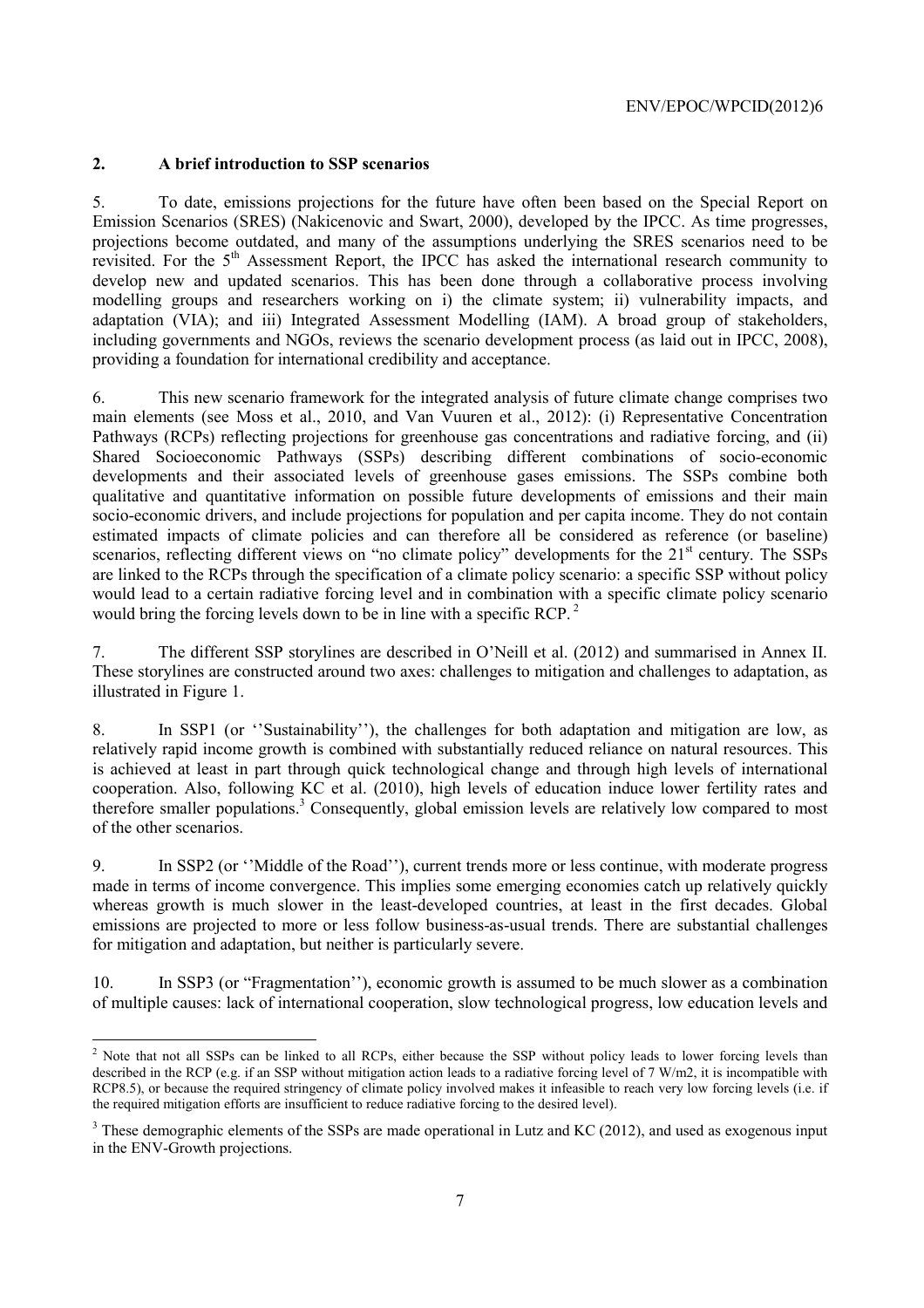high population growth. A lack of development of clean technologies implies high global emission levels and thus severe mitigation challenges. The low income levels in developing countries, in turn, imply severe challenges to adaptation.

11. SSP4 (or "Inequality'') depicts a world where high-income countries use technological advances to stimulate economic growth; leading to a high capacity to mitigate. In contrast, developments in lowincome countries are hampered by very low education levels and international barriers to trade. These limit economic growth rates to rather low levels, implying low levels of per capita income and high challenges for adaptation. As global growth is less rapid than in SSP1, the long-run growth prospects for high-income countries diminish over time, and by the end of the century global emissions are lower than in e.g. SSP3.

12. Finally, SSP5 (or "Conventional Development'') represents a scenario where countries put full focus on economic development, regardless of the environmental consequences. For high-income countries this means an emphasis on advanced technologies, whereas many developing countries 'fuel' their rapid economic growth with high demand for fossil energy sources. In addition, strong improvements in education levels imply reduced fertility rates and thus relatively small, well-educated populations. This leads to high global emissions and high challenges to mitigation, but the increased income levels in the most vulnerable regions allow for relatively low adaptation challenges.

13. The narratives for these five scenarios guide the choice of assumptions made in the economic model (e.g. the rate at which total factor productivity will develop over the period), as described in Section 4.



#### **Figure 1. Schematic representation of the SSPs**

*Source*: O'Neill et al. (2012)

## **3. The ENV-Growth modelling framework**

14. The OECD *ENV-Growth* modelling framework for projecting future global and country-specific GDP levels is based on the assumption that each country gradually catches up to its own frontier level of per capita income that is consistent with its endowments and institutions (Barro and Sala-i-Martin, 2004). This does not necessarily imply that absolute income levels of developing countries will gradually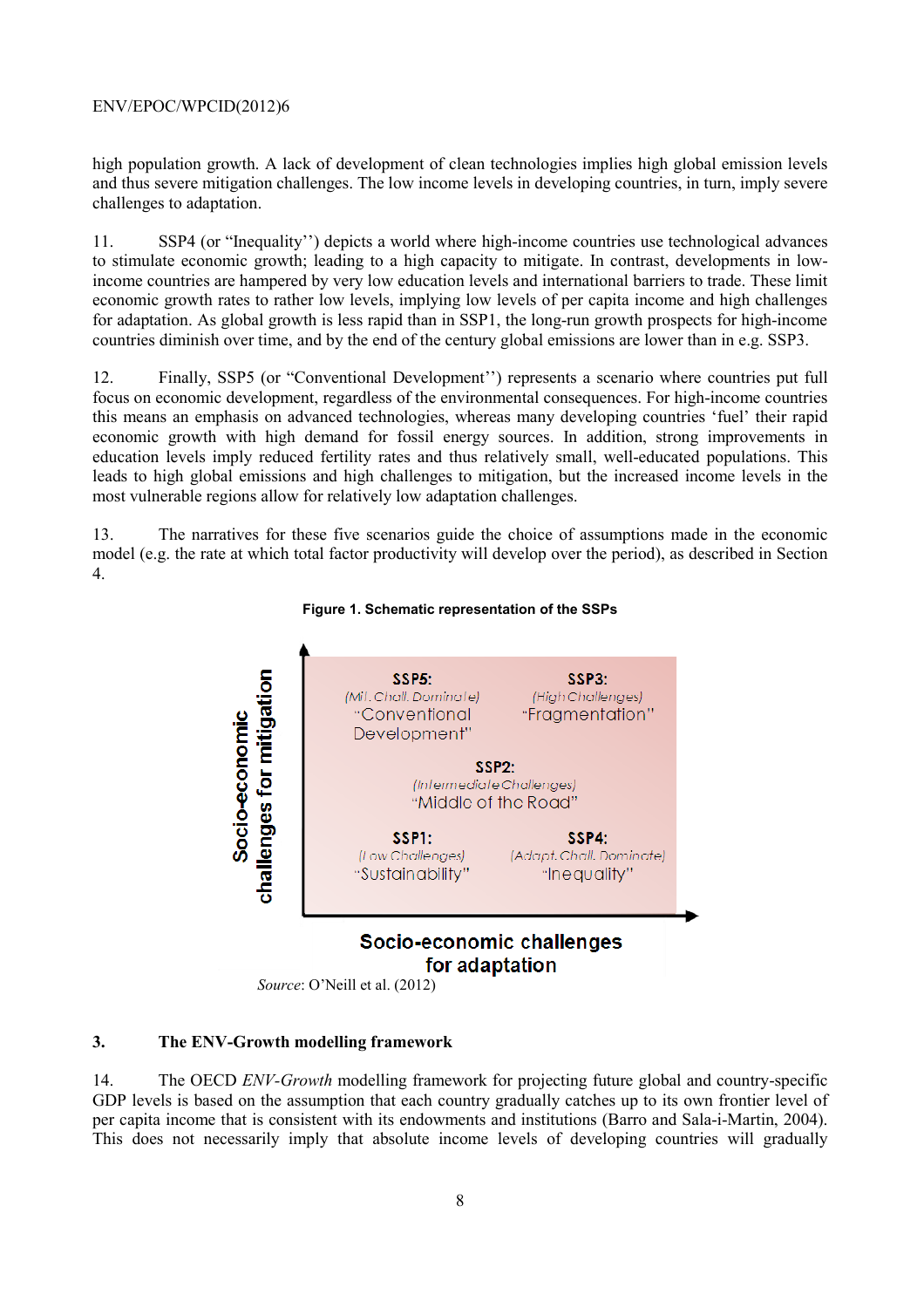converge towards the income level of the most developed economies, as local circumstances matter. Future GDP projections are then generated using an augmented Solow growth model that includes accumulation of human capital (Mankiw et al., 1992).

15. The model is based on the "conditional growth" methodology of the OECD Economics Department (Duval and De la Maisonneuve, 2010; OECD, 2012b), which is used to project GDP for OECD countries to 2050. Recently, the OECD Economics Department (OECD, 2012b) has updated this work and refined its methodology. The *ENV-Growth* model starts from this latter work and applies this methodology to a longer timeframe, until the end of the century, and to a larger set of countries, including most non-OECD countries. On one hand the model has also been enhanced to include energy both as productive input as in Fouré et al. (2012) and as a generator of resource revenues for oil and gas producing countries (World Bank, 2011). On the other hand some elements of the Economics Department module are defined exogenously for each scenario since they are part of the SSP storylines.

16. The model is based on long-term projections of five key drivers of economic growth: (i) physical capital; (ii) employment as driven by demographic trends, labour participation rates and unemployment scenarios; (iii) human capital, as driven by education; (iv) energy demand, as driven by energy efficiency; (v) the patterns of extraction and processing of natural resources (oil and gas); and (vi) total factor productivity (TFP) as an indicator of exogenous technical progress. Gradual convergence of regions towards their technology frontier is projected at a speed of 1-5 percent per year, depending on the driver. Figure 2 depicts the relationships between the key determinants of the model; the main underlying equations are presented in the Annex. The following describes some of the modelling features for each of the key drivers, including details on the convergence mechanisms at play in the model.

17. *Physical capital* follows the standard capital accumulation formulation with a fixed depreciation rate. The investment rate per unit of GDP is assumed to slowly converge towards a balanced growth path, mimicking the *golden rule* for savings (which maximises balanced growth consumption levels; Barro and Sala-i-Martin, 2004). The investment rate thus depends on the structural parameters of the production function. An alternative methodology would be to endogenise the dynamics between savings/investments and current accounts as done by Fouré et al. (2012) or by OECD (2012b). However, if the savinginvestment relationship were fully endogenised, the capital accumulation process could not be consistent with the storylines underlying the five SSP scenarios without explicitly defining the drivers of changes in savings behaviour (which is only available for OECD countries and a selected set of emerging economies in OECD, 2012b).

18. *Employment* follows detailed demographic trends. Total employment results from the combination of time-dependent trends in population and labour participation rates, which are specific to each age cohort and gender, and with aggregate unemployment levels.<sup>4</sup> The convergence process applies to participation rates by age cohorts and gender, based on various relevant variables such as ratio of dependency and education levels<sup>5</sup>. Unemployment levels are assumed to converge very slowly to a common structural level. For most countries, this convergence process is still ongoing by the end of the century.

19. *Human capital* improvements are linked to age- and gender-specific education levels. These are converted into a human capital index using mean years of schooling as an intermediate variable, following

<sup>&</sup>lt;sup>4</sup> Note that the population and education projections underlying this analysis are constructed simultaneously and capture feedback effects between the two, as in KC et al. (2010).

 $<sup>5</sup>$  The methodology on convergence of future participation rates have been simplified compared to OECD (2012b) in</sup> order to keep consistency between projections for both OECD and non-OECD countries.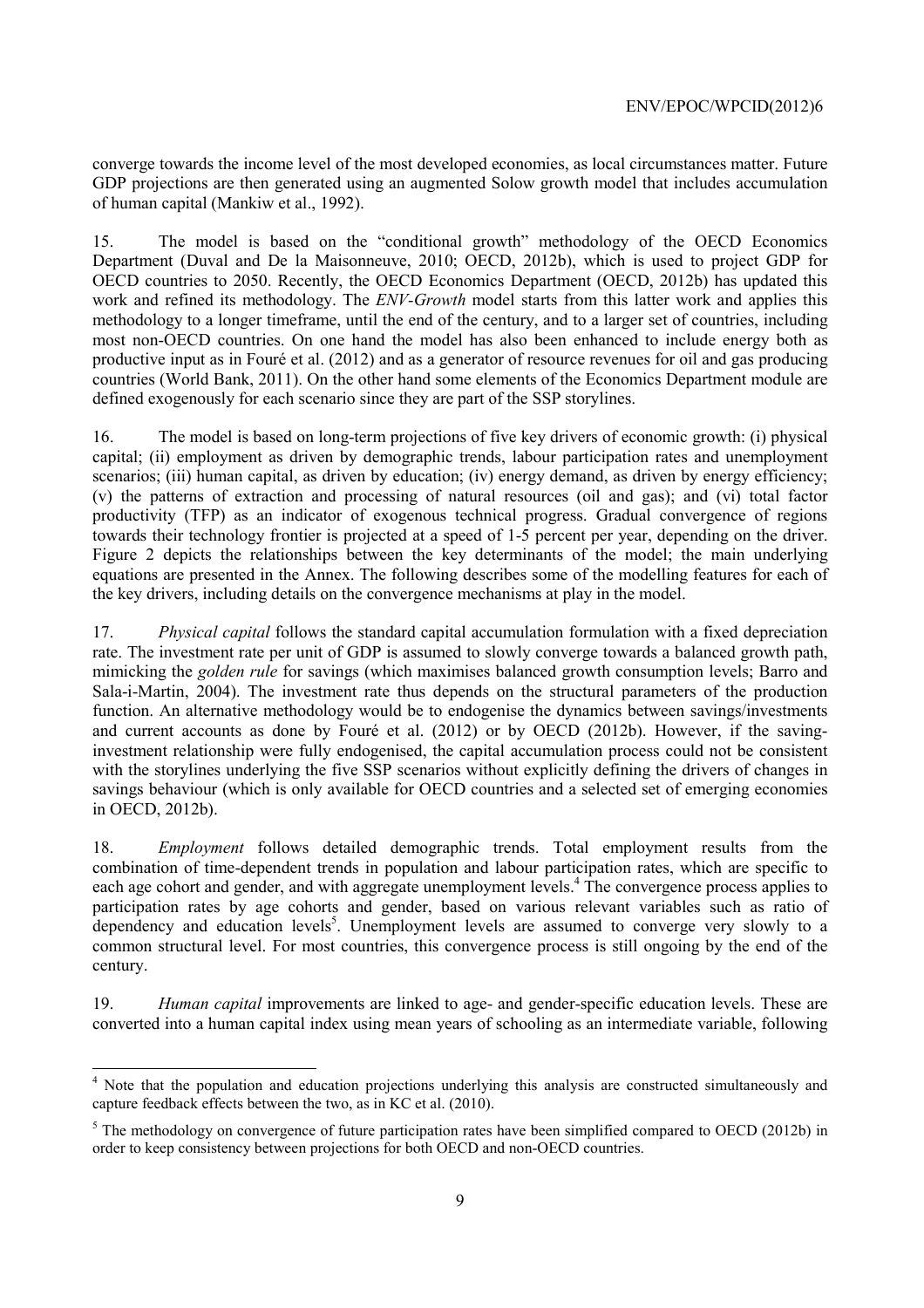the formulation of Hall and Jones (1999) as well as estimates from Morisson and Murtin (2010). Increases in the human capital index are reflected in the model through improvements in labour productivity.



**Figure 2. Schematic overview of the OECD** *ENV-Growth* **model** 

20. *Natural Resources* are considered through two channels. First, value added is created by extracting and processing natural resources. The contribution to the GDP of countries that have resources is derived from country-specific resource depletion modules, focusing on oil and gas sectors, inspired by fossil-fuel supply modules used by the IEA. These modules describe the interplay between oil and gas resources, together with parameters reflecting the time evolution of marginal production costs, and are used to project prices and production levels. Second, these natural resources are used as input in production for energy consumers: gains in energy efficiency at the user side therefore act as a driver of economic growth (as more output can be generated by using the same energy inputs). The projection of gains in energy efficiency is based on the law of motion for autonomous energy efficiency improvements as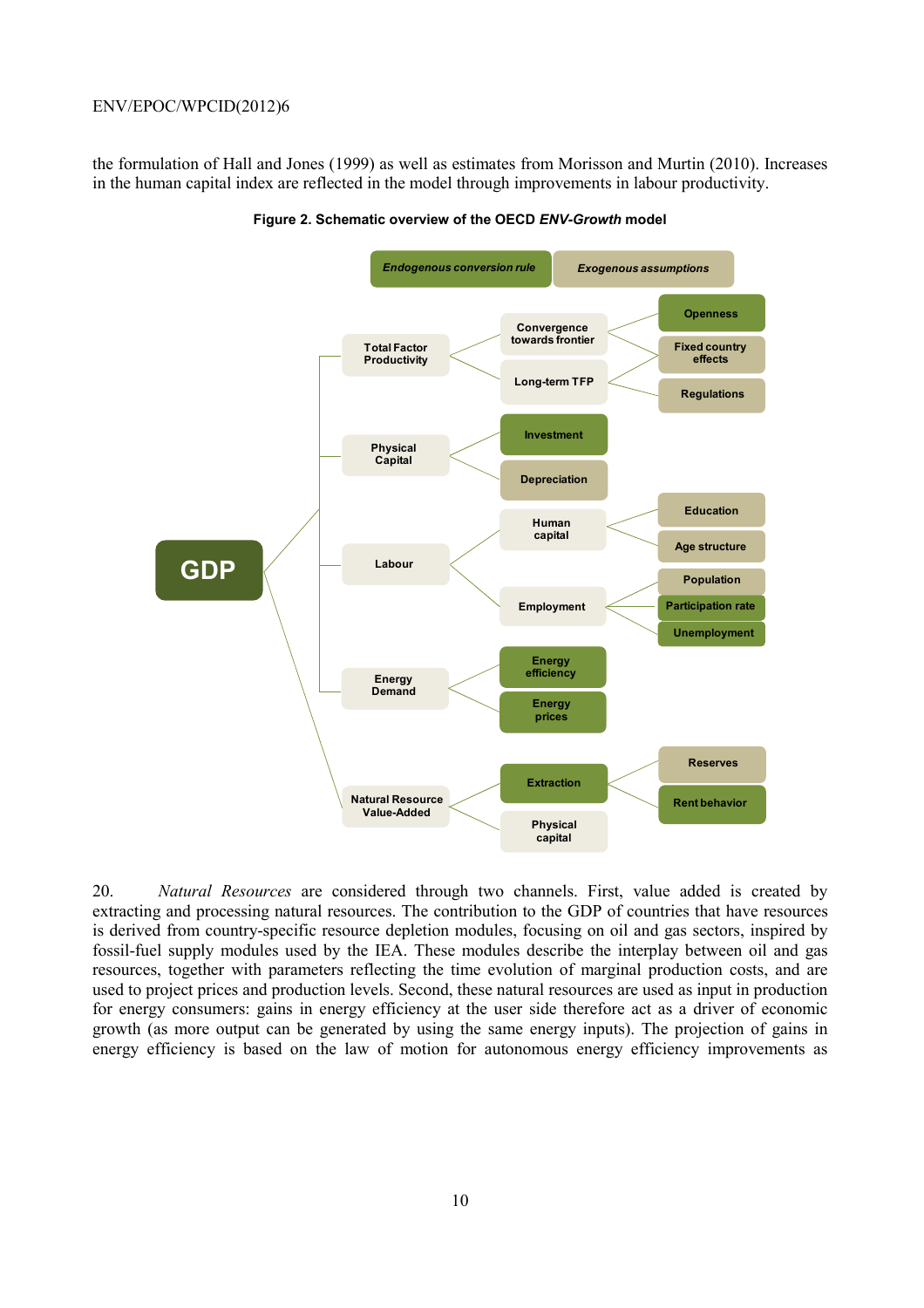estimated by Fouré et al. (2012), which describes a U-shaped relation between economic development and energy productivity.<sup>6</sup>

21. As in Solow's (1956) seminal work, the continuous improvement in *TFP* leads to more efficient production as more output can be created with the same combination of primary factors: capital and labour, and, in the case of the ENV-Growth model, natural resources. Specifically, the *ENV-Growth* model features additional input-specific factor productivity for labour (as in OECD, 2012b) and energy demand (as in Fouré et al., 2012). That is, human capital developments (through education) increase labour productivity, while autonomous energy efficiency increases the productivity of energy inputs.

22. *TFP growth* is assumed to be a combination of two elements: (i) countries gradually grow towards their long-term TFP frontier (driven by the speed of convergence); (ii) the long-term TFP frontier itself shifts over time. As the long term TFP frontier is country-specific, all countries will grow through both channels (which are often termed "technological catch up" and "technological passthrough", respectively). In that sense, there is no group of "frontier countries" that achieve full convergence. More technologically advanced countries, however, are closer to their frontier and therefore, *ceteris paribus*, grow less rapidly than countries which are less technologically advanced (i.e. whose distance to their longterm TFP frontier is longer).

23. Following the Economics Department methodology (OECD, 2012b), the speed of convergence towards the frontier is influenced by fixed country effects reflecting a wide variety of country-specific factors, and an international trade openness indicator. For the latter, countries that are more open will have easier access to advanced technologies and learning. Greater country openness can thus boost domestic productivity (Leamer and Levinsohn, 1995; Edwards, 1998) via diffusion of new technologies. The amount of trade between countries is likely to increase with increases in domestic and trading partners' income. Conversely, *ceteris paribus*, larger countries are likely to trade less as they have access to a larger domestic market.

24. Finally, the country-specific long-term frontier itself depends on a fixed country effect, a global frontier growth rate, and a country-specific product indicator that measures the extent of regulatory barriers to market access and competition (i.e. countries that have less such barriers have more incentives to innovate and can access frontier technologies more easily).<sup>7</sup>

## **4. Model calibration**

## *4.1 Data sources*

25. The first step of the calibration process consists in compiling an historical database for the 176 countries considered. The OECD *Economic Outlook* database (December, 2011 release) is used for OECD countries for the period 1960-2013, while the data for non-OECD countries for the period 1960-2010 draws upon the World Bank *World Development Indicators* (WDI) database (December, 2011 release). All variables in real value terms (GDP, government expenditures) are converted to 2005 USD in PPP using the World Bank International Comparison Program (ICP) exchange rates.

<sup>&</sup>lt;sup>6</sup> The logic of the U-shape relation is as follows. Commercial energy consumption is low for low-income countries and then rises rapidly with industrialisation (associated with increased incomes). As countries become richer, access to advanced technologies and further structural shifts towards the services sector imply higher energy productivity.

 $<sup>7</sup>$  A useful summary of the link between competition and innovation is in Aghion and Griffith (2005). Empirically, a</sup> positive effect of easing anticompetitive regulation on TFP has recently been found at the aggregate level by OECD (2012b) and at the industry level by Nicoletti and Scarpetta (2003), Barone and Cingano (2011) and Bourlès et al. (2012).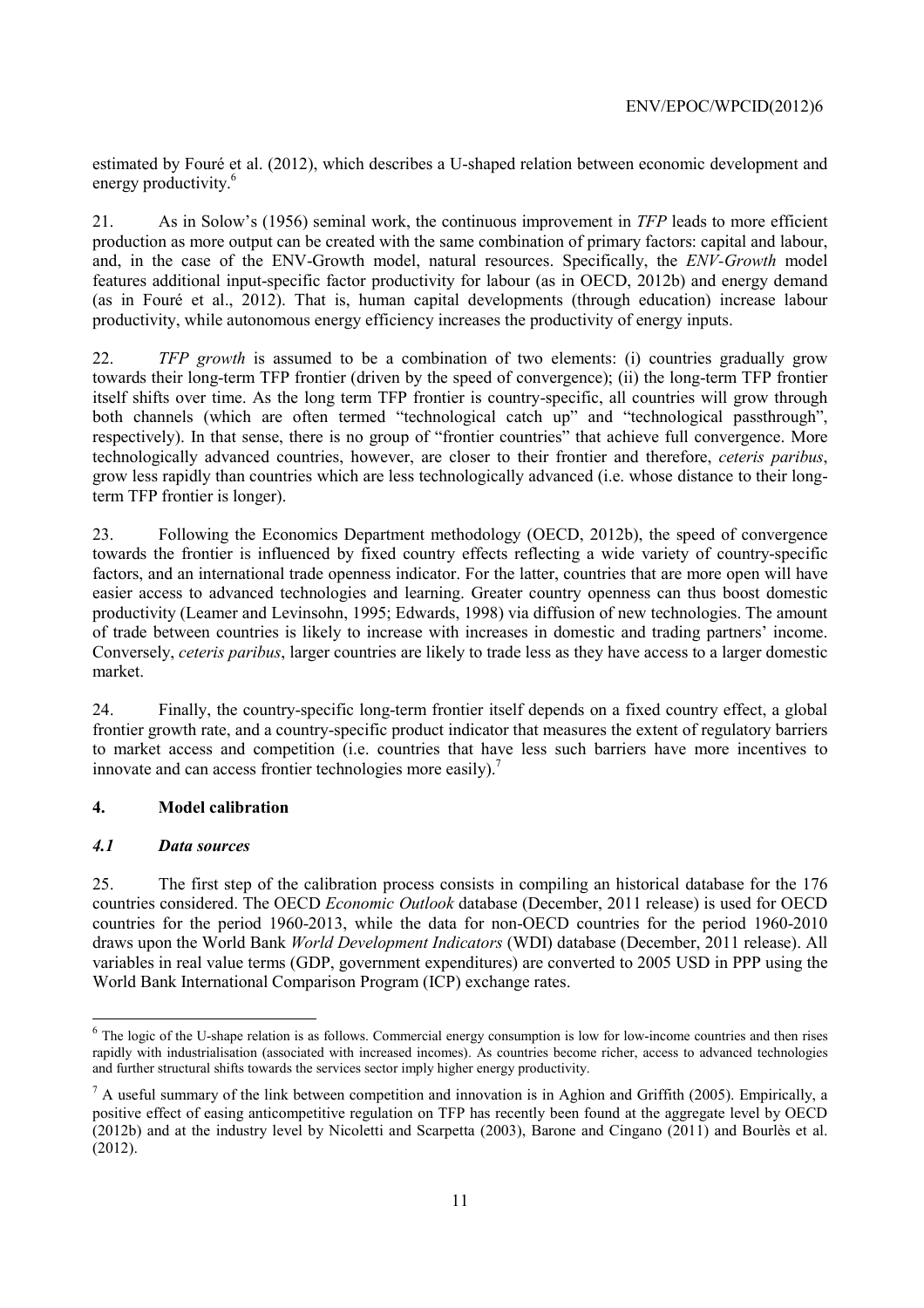26. As in OECD (2012b), data and historical trends are extrapolated until 2016 whenever short-term projections are available from either the OECD (2011) or the IMF (World Economic Outlook database – September 2011). The model projections effectively start in 2017. In the few remaining countries that are not covered by these databases, the model projection is directly applied as of 2010.

27. The labour force database (participation rates and employment rates by cohort and gender) is extracted from ILO (2011) active population prospects (up to 2020) and OECD *Labour Force Statistics and Projections* (2011). The long-term structural unemployment level is assumed to be 2% for all countries. Population and education data were taken from the contribution by Lutz and KC (2012) to the SSP framework; see the Section 4.2.

28. Historical energy demands were extracted from IEA *Extended Energy Balance* (2011) while the projections of energy efficiency improvements up to 2016 rely on IEA *World Energy Outlook* (2011), and then follow a rule of convergence toward leader economies in terms of energy efficiency. Natural resource rents in the base year 2010 are derived with a methodology similar to World Bank (2011), albeit with updated oil and gas production costs, respectively taken from IEA World Energy Outlooks (2009, 2011). Oil and gas reserves for 2010 are taken from BP (2011). The estimates for conventional resources are extracted from BGR (2010). Unconventional oil resources estimates (including Canada tar sands, Venezuela extra heavy oil and shale oil) are extracted from WEC (2007) while shale gas resources estimates are based on EIA (2011a).

29. Physical capital stock was built-up from historical investment data series, assuming a 5% annual depreciation rate. The historical total factor productivity and autonomous energy efficiency were derived by inverting the law of motion for GDP and energy demand equations, following Fouré et al. (2012). Following the methodology of OECD (2012b), TFP growth is calibrated to an empirical error-correction model specification, drawing on recent work by Bourlès et al. (2010) and Bouis et al. (2011).

## *4.2 Interpretation of the economic dimension of the SSP storylines*

30. The GDP projections for the various SSPs can be differentiated by the factors influencing growth, including exogenous demographic trends, education levels, the speed of convergence of income of less developed countries, technological progress, trade openness and long-term savings and investment. The detailed specific assumptions on these factors for each SSP scenario are provided in Table 1.

31. The assumptions in Table 1 aim to reflect the challenges in climate change adaptation and mitigation as outlined in the SSP storylines. For example, low population growth and high education levels in SSP1, reflect a world in which there are lower challenges for adaptation, while high population growth and low education levels reflect a world with high challenges for adaptation. Similarly, a high technological development in SSP1 reflects a more sustainable world with low challenges for climate change mitigation. The exploitation of natural resources is higher in a scenario with high growth as SSP5, reflecting high challenges for climate mitigation that follow from the intensive use of natural resources.

32. While assumptions on demographic drivers have been taken from Lutz and KC (2012), those on technological development and natural resources have been adapted to reflect the SPPs storylines. Drivers related to technological development are generally assumed to be greater in scenarios with higher international collaboration and more attention to sustainability. The long-term growth rate at the technology (TFP) frontier is the key driver of growth in high income countries, as these are closer to their frontier and depend less on convergence. This rate is set highest in SSP5 (which focuses on "conventional" economic development), followed by SSP1 (focused on "sustainable" growth), and set at a low value for SSP3 (where technological progress is much less rapid). Similarly, the speed of convergence and trade openness are (very) high in the SSP5, and low in the fragmented scenario SSP3. Assumptions related to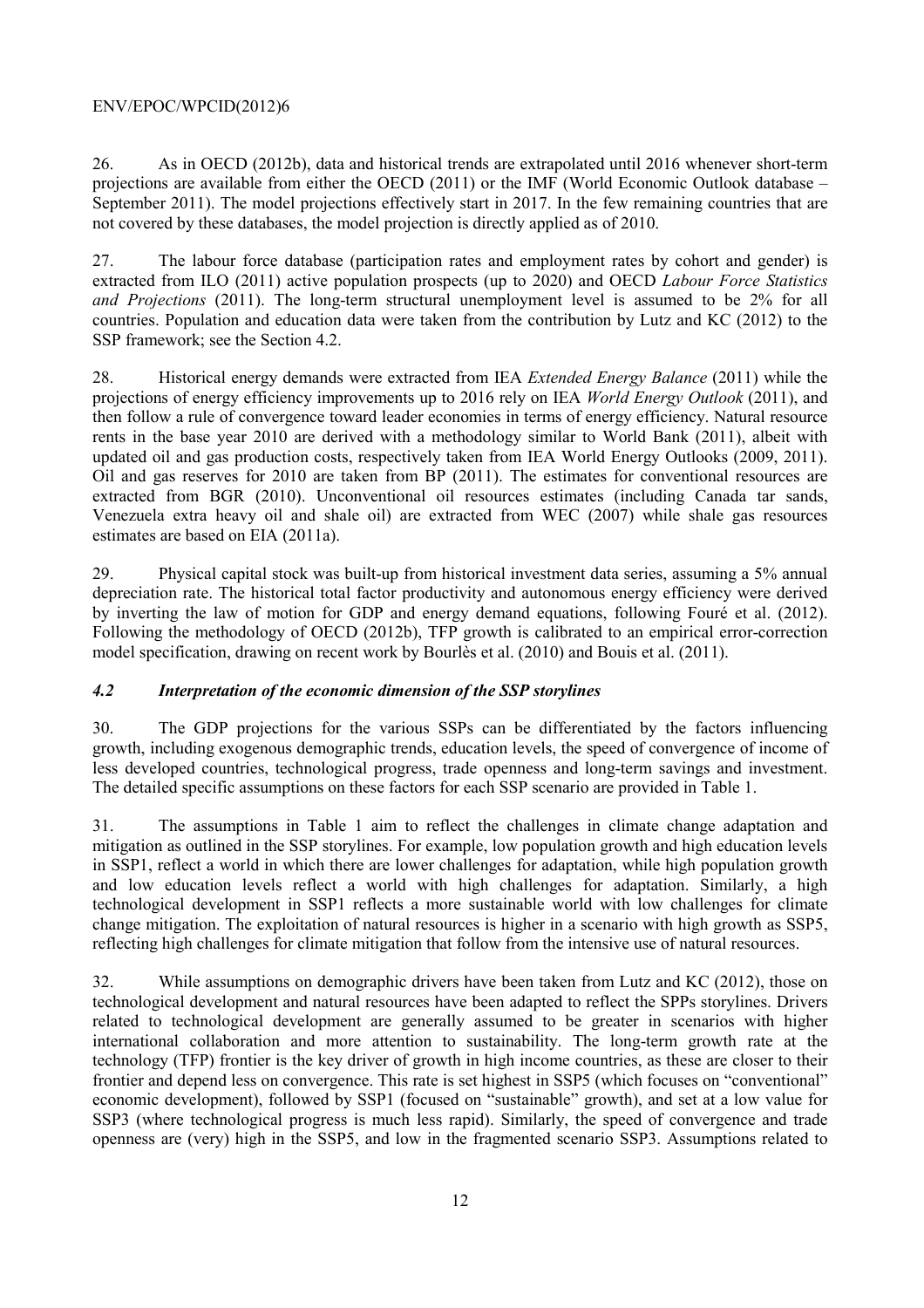TFP drivers in SSP4 ( focused on ''unequal'' economic development paths) are differentiated between income groups, namely low-income (LI) countries, Middle-Income (MI) countries, and High-Income (HI) countries, to reflect the regional inequalities and high barriers to international cooperation.<sup>8</sup>

|                                         | SSP <sub>1</sub>                          | SSP <sub>2</sub> | SSP3                                  | SSP4                                         | SSP <sub>5</sub>                        |  |  |  |  |  |  |
|-----------------------------------------|-------------------------------------------|------------------|---------------------------------------|----------------------------------------------|-----------------------------------------|--|--|--|--|--|--|
| <b>TFP-related drivers</b>              |                                           |                  |                                       |                                              |                                         |  |  |  |  |  |  |
| TFP frontier growth                     | Medium high                               | Medium           | Low                                   | Medium                                       | High                                    |  |  |  |  |  |  |
| Convergence speed                       | High                                      | Medium           | Low                                   | LI: Medium low<br>MI: Medium<br>HI: Medium   | Very high                               |  |  |  |  |  |  |
| <b>Openness</b>                         | Medium                                    | Medium           | Low                                   | LI: Low<br>MI: Medium<br>HI: Medium          | High                                    |  |  |  |  |  |  |
| <b>Natural resource-related drivers</b> |                                           |                  |                                       |                                              |                                         |  |  |  |  |  |  |
| Resources <sup>1</sup>                  | Conv: Medium<br>Unconv: Low               | Medium           | Conv: Medium<br>Unconv: High          | Low                                          | Oil: Low<br>Gas: High                   |  |  |  |  |  |  |
| <b>Fossil-Fuel Prices</b>               | Low                                       | Medium           | High                                  | Oil: High<br>Gas: Medium                     | High                                    |  |  |  |  |  |  |
| Demographic drivers <sup>2</sup>        |                                           |                  |                                       |                                              |                                         |  |  |  |  |  |  |
| Population growth                       | $Low - medium$<br>depending on<br>country | Medium           | Low - high<br>depending on<br>country | Low - high<br>depending on<br>country        | $Low - high$<br>depending on<br>country |  |  |  |  |  |  |
| Education                               | High                                      | Medium           | Low                                   | Very low - medium<br>depending on<br>country | High                                    |  |  |  |  |  |  |

#### **Table 1. SSP scenario-specific assumptions for key growth drivers**

1. "Conv" stands for conventional; "Unconv" stands for unconventional (shale gas, shale oil, tar oil).

2. Demographic projections are summarised from Lutz and KC (2012).

33. The exploitation of natural resources, similarly to technological development, is more effective in scenarios in which there is a higher focus on sustainable development. Country-specific natural resource depletion modules are inspired by IEA fossil-fuel supply models; they are calibrated for oil and gas using SSP-specific assumptions on energy prices and extraction rates. These assumptions are based on the energy-related storylines of the SSPs and summarised in Table 1. Energy demand is in principle higher in scenarios with high mitigation challenges (SSP3 and SSP5), and in scenarios with high income growth (SSP1 and SSP5). Unconventional resources are mobilized in SSP3 and SSP5, thereby partially alleviating

 $\overline{8}$ <sup>8</sup> High income countries are based on the World Bank classification of countries (http://data.worldbank.org/about/countryclassifications; for 2010, the threshold for the high income group is 12,275 USD/capita). Middle income countries combine all World Bank upper-middle income countries, and those lower-middle income countries that have (i) at least 2,500 USD/cap income in 2010 (excluding the poorest countries in this group), plus (ii) at least 2% growth projected for 2010-2015 (excluding stagnant countries), and (iii) income above 4,000 USD p.c. or growth above 4% (i.e. identify the high achievers in the group in terms of either income or growth). Low income countries are all other lower-middle income countries plus all low income countries from the World Bank classification. This classification of countries, and especially the thresholds for the middle income country group, is chosen to highlight the elements in the SSP storylines that differentiate between developing countries that have good opportunities to catch up to higher income countries, and countries that are in a more challenging situation.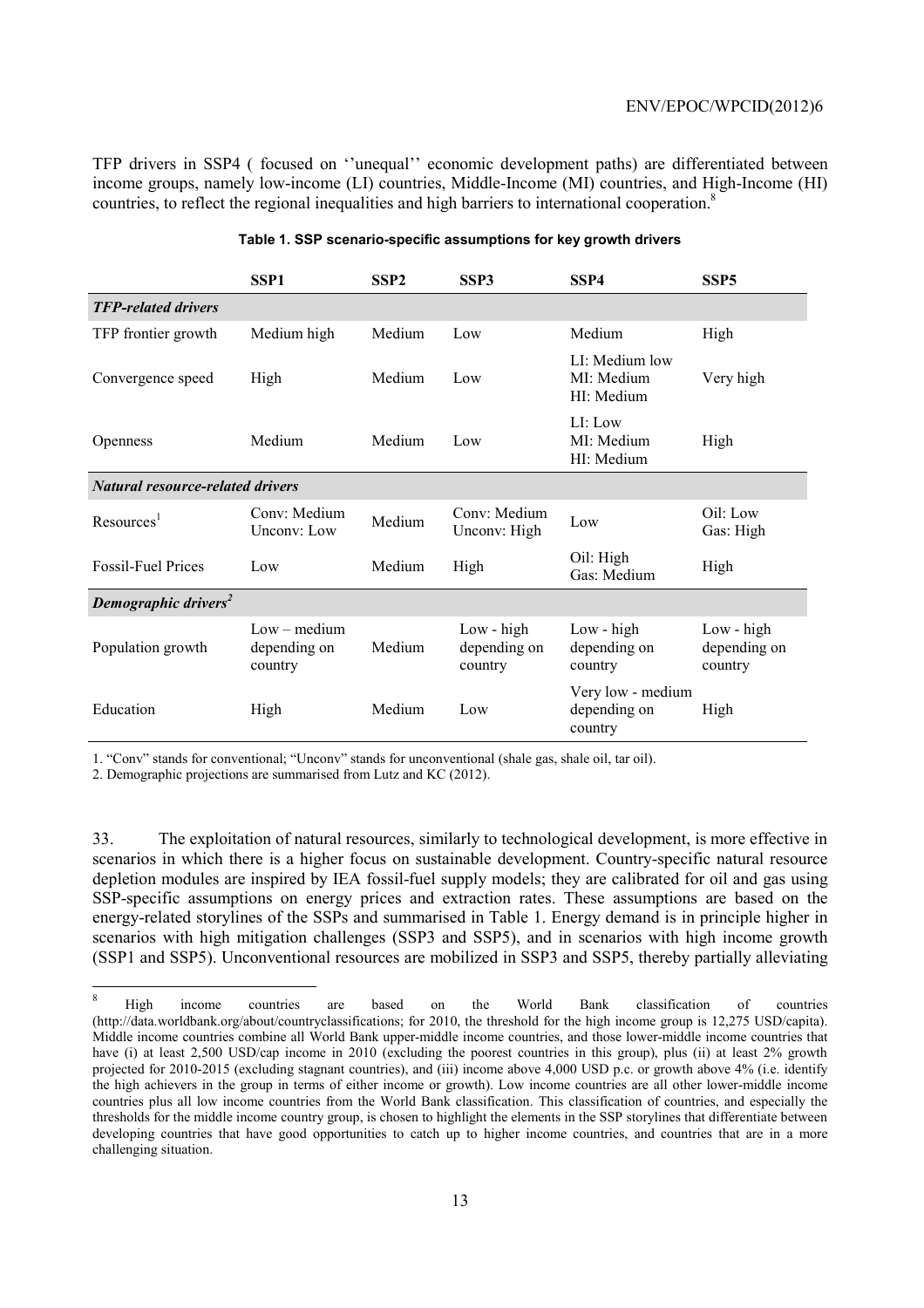the mid-term effects of conventional resource depletion.<sup>9</sup> In SSP1, the focus is much more on clean energy sources, rather than oil and gas.

34. The assumed development of oil and gas prices reflects the degree of scarcity and the underlying switch towards alternative fuels (although these are not explicitly modelled). The short-term trends in oil and gas price are consistent with the IEA Current Policies Scenario (IEA, 2011) and diverge as of 2020. The channels for longer price development are twofold: production costs increase with depletion reflecting technical challenges to access lower grade resources; a Hotelling-like rent follows an exponential increase in the Medium case. In the case of high oil price, the US Department of Energy (DOE) high assumption serves as a calibration basis (EIA, 2011b) and exhibits faster increase to 2050 before levelling off. In the longer run, high and medium prices are capped by the production costs of substitutes for oil and because of ultimate depletion of accessible resources. Alternatively, the lower price time path projects a moderate increase to 2100, reflecting fast uptake of oil substitutes. The long term development of gas prices follows similar patterns to oil prices.

## **5. Resulting income projections**

 $\overline{a}$ 

## *5.1 A comparison across the SSPs of GDP and income levels*

35. This section presents the main results from the SSP projections, analysing key indicators and growth drivers at global level and for selected regions. These projections provide a basis for quantitative analysis of environmental impacts associated with economic activity, but by themselves ignore the feedbacks from such environmental impacts to the economy. GDP and income (per capita GDP) levels are presented in 2005USD using constant PPPs. Over the century, it is likely that PPP exchange rates would also gradually converge, as productivity gains affect the structure of domestic economies. Projecting such PPP changes over time requires, however, specification of an underlying sectoral model.

Following the SSP narratives, the assumption is made that there is no reluctance to use unconventional fossils in SSP3, while there would be constraints to development of unconventional oil, but not unconventional gas, in the SSP5 scenario.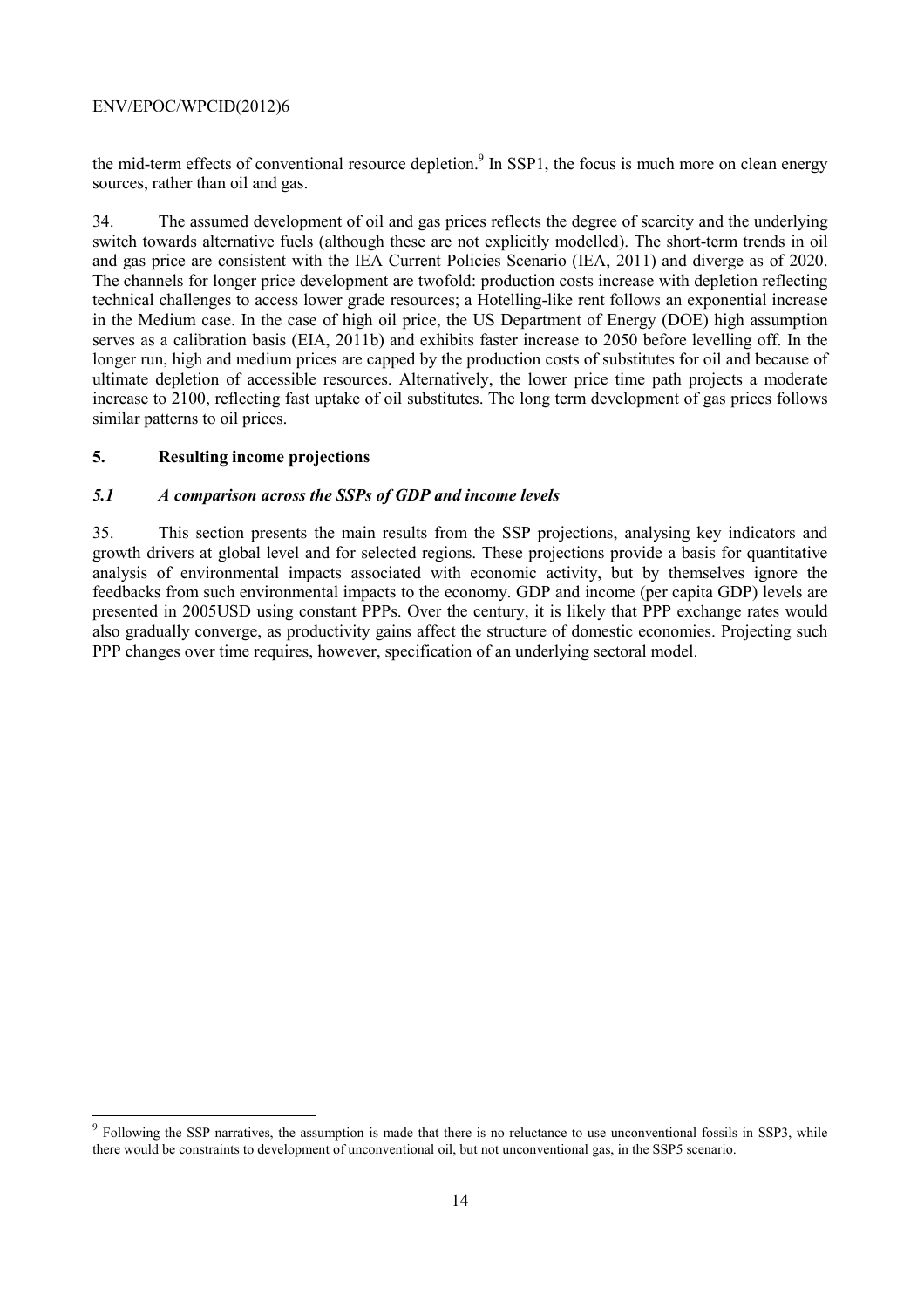

#### **Figure 3. Global GDP (bln 2005USD) and per capita income levels (2005USD) for the 5 SSPs and associated annual growth rates (%/year)**

36. As illustrated in Figure 3, global GDP levels by the end of the century vary substantially across SSPs.10 The range of global GDP levels at the end of the century varies from just over 355 trillion USD to more than 1200 trillion USD, with SSP3 at the bottom of the range, and SSP5 at the top. This pattern is similar for per capita income levels, even though the population projections vary across scenarios.

37. SSP5, with its narrative focus on ''conventional'' economic development, projects a global GDP increase by 2100 of more than 18-fold the 2010 level. In this scenario growth rates of per capita income remain well above 2% per annum throughout the century, leading to a 16-fold increase of per capita income by  $2100$ .<sup>11</sup>

38. SSPs 3 and 4, which represent the scenarios with lowest levels of international co-operation and trade, are at the bottom of the range. They both see marked reductions in global growth of per capita income to around 1% per annum. The drop in global growth occurs almost immediately in SSP3, and around mid-century in SSP4. SSP3 in particular shows very low growth in income (less than a three-fold increase over the century), following the assumptions of low growth rates for the economic drivers in this particular SSP.

39. SSP1 and SSP2 both have intermediate growth rates. SSP1 presents nevertheless a little higher growth at global level as it assumes a quicker convergence. Further, given the higher population projections in SSP2, per capita income levels diverge more than absolute GDP levels between SSP1 and SSP2.

<sup>&</sup>lt;sup>10</sup> The full set of projections is publicly available at https://secure.iiasa.ac.at/web-apps/ene/SspDb; overview tables of the results are provided in Annex III.

 $11$  The presented growth rates are average annual growth rates over a 5-year period.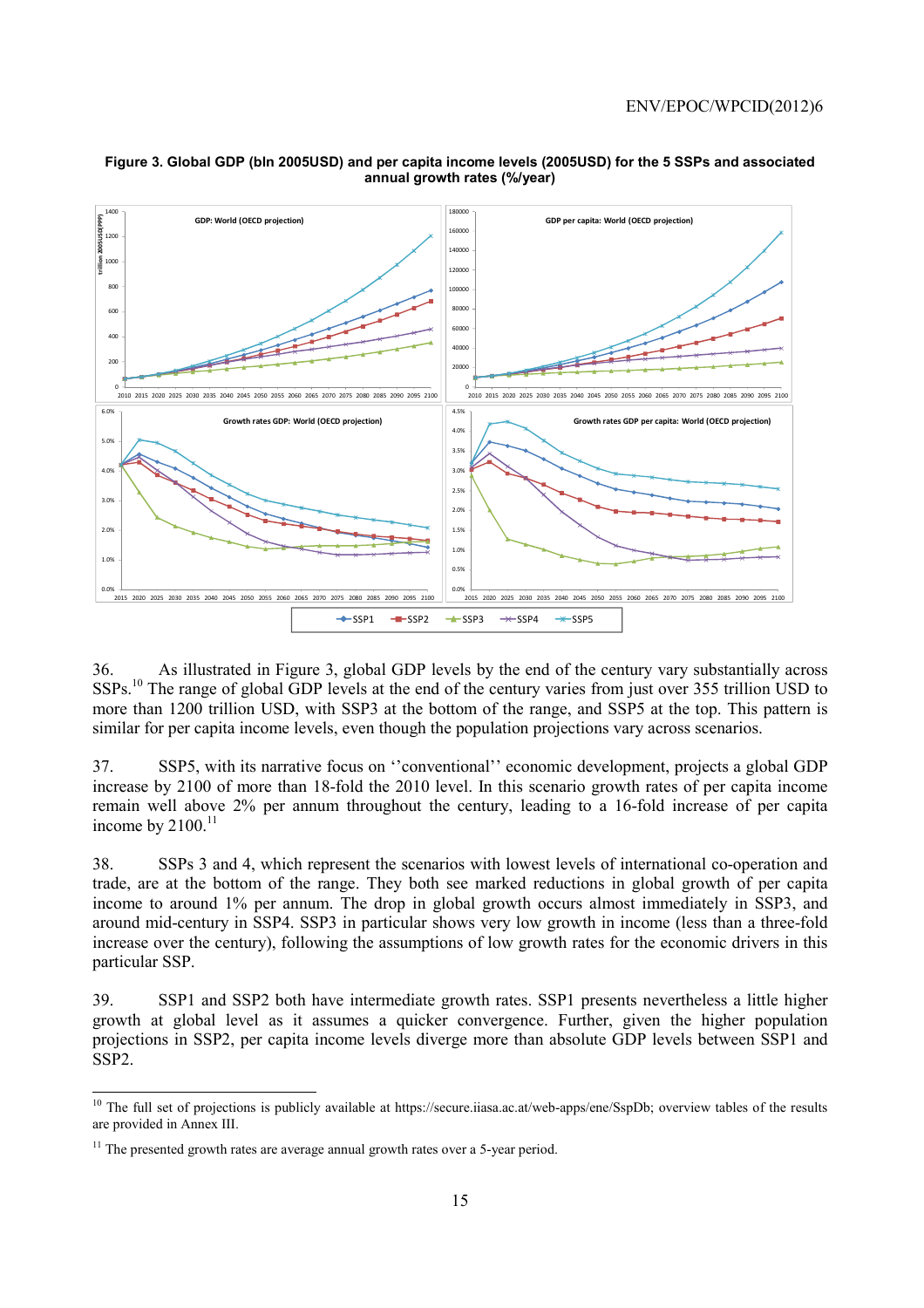40. The global ranking between the different SSPs does not hold for all countries. As it is impossible to graphically show the results for all countries, Figure 4, panel A illustrates the income levels in the different SSPs for a few selected countries: USA (an example of a technologically advanced, high-income economy), China (an example of a middle-income emerging economy), India (an example of an emerging economy that currently still has relatively low income) and Tanzania (an example of a low-income developing country). While SSPs 3 and 5 are respectively at the bottom and top of the range for all countries considered, there are substantial differences for the other SSPs. In particular, SSP4 is lower than SSP2 in countries at lower stages of development, such as India and Tanzania, because the development barriers inherent in the SSP4 narrative prevent these countries from converging rapidly. The two SSPs are very similar in the case of China. The figure also illustrates that income convergence is a slow process, as by 2050, Tanzania and India still have substantially lower income levels than China and especially the USA. By 2100, per capita GDP convergence is almost completed in SSP1 and SSP5; the inequalities remain much sharper in SSP3 and SSP4.

41. The graphs in Figure 4, panel B illustrate how the timing of income growth also differs across countries. For the SSPs with at least medium convergence speed (SSPs 1, 2 and 5), the income growth rates follow a typical convergence pattern. High income economies, illustrated here using the USA as an example, follow a relatively stable growth path, with annual growth declining in the coming decades due primarily to an aging society (which among other things leads to lower overall labour participation rates and hence less employment). Emerging economies such as China and India grow much faster at the beginning of the century, but over time their growth rates diminish as their TFP levels get closer to highincome country levels. The faster they converge (SSP5), the quicker their growth rates diminish.

42. For China the decline in growth rates is accelerated by the population age structure: unlike India they do not have a large pool of young people that will sustain a large future labour supply to enhance economic development in the coming decades. For the lower income countries like Tanzania the process of convergence is still in its infancy: capital inflows into the economy are still scarce (although the short-term forecast is that capital grows at around 7% per annum in this decade), and returns to capital investments are high. This triggers increasing growth rates and a gradual catch-up in productivity (TFP), which eventually declines again as capital becomes more abundant and TFP levels converge. Thus, a typical hump-shaped growth pathway emerges for most developing countries.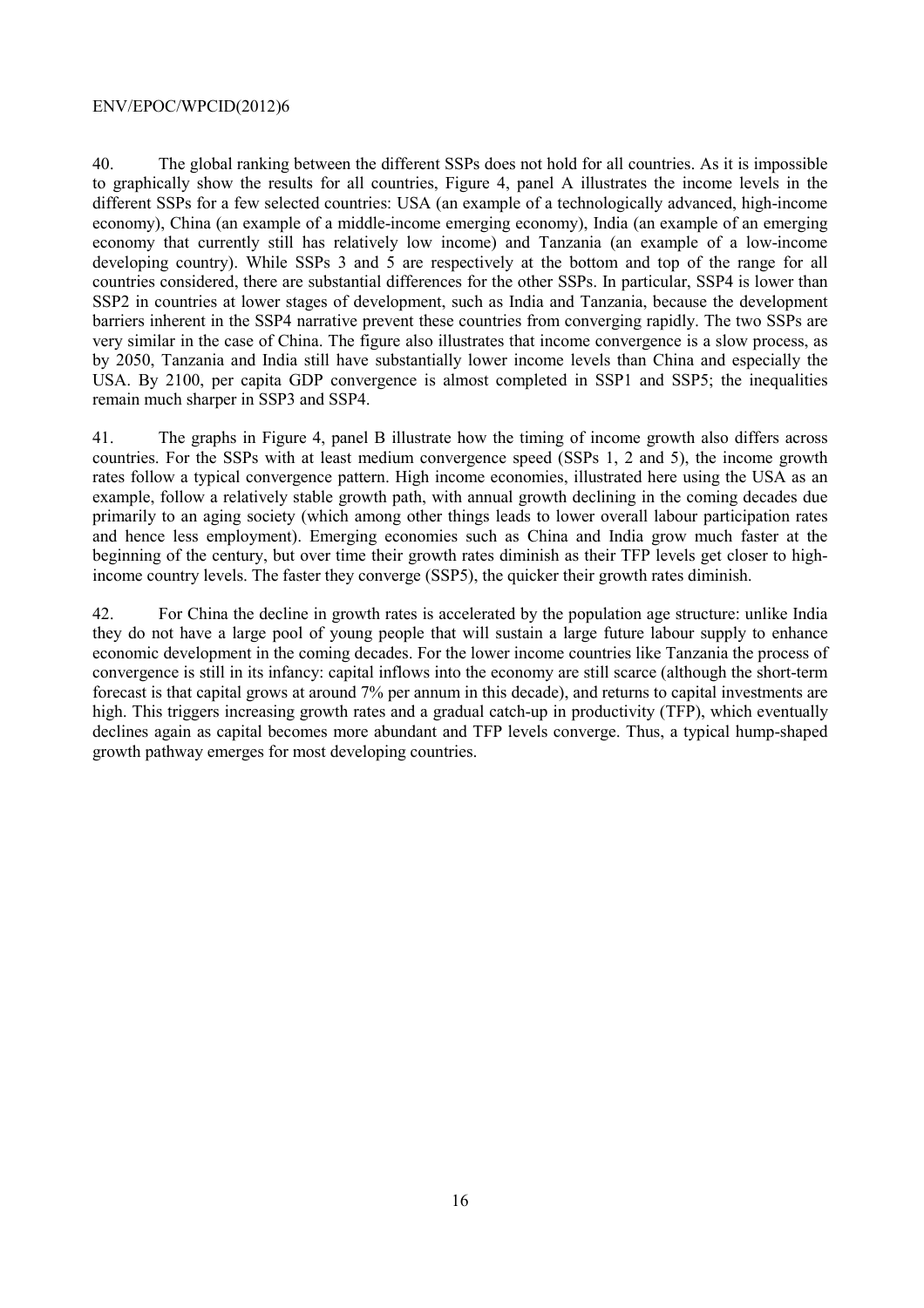

#### **Figure 4. Income levels and growth rates in selected countries across the 5 SSPs**

*5.2 Comparison of the SSPs in terms of income convergence* 

 $\overline{a}$ 

43. The SSPs lead to very different results in terms of convergence. Figure 5 illustrates the distribution of countries ranked by per capita income in 2010, 2050 and 2100, and highlights the role of emerging economies by indicating the positions of China and India in these distributions.<sup>12</sup> The line for 2010 indicates a high degree of income inequality, with income levels in the majority of countries below 7,500 USD, and less than 10% of countries with an income level above 35 thousand USD.

<sup>&</sup>lt;sup>12</sup> Distributions are at the country level, and not adjusted for differences in population size. As we do not calculate income distributions within countries, it is impossible to make a per person distribution function.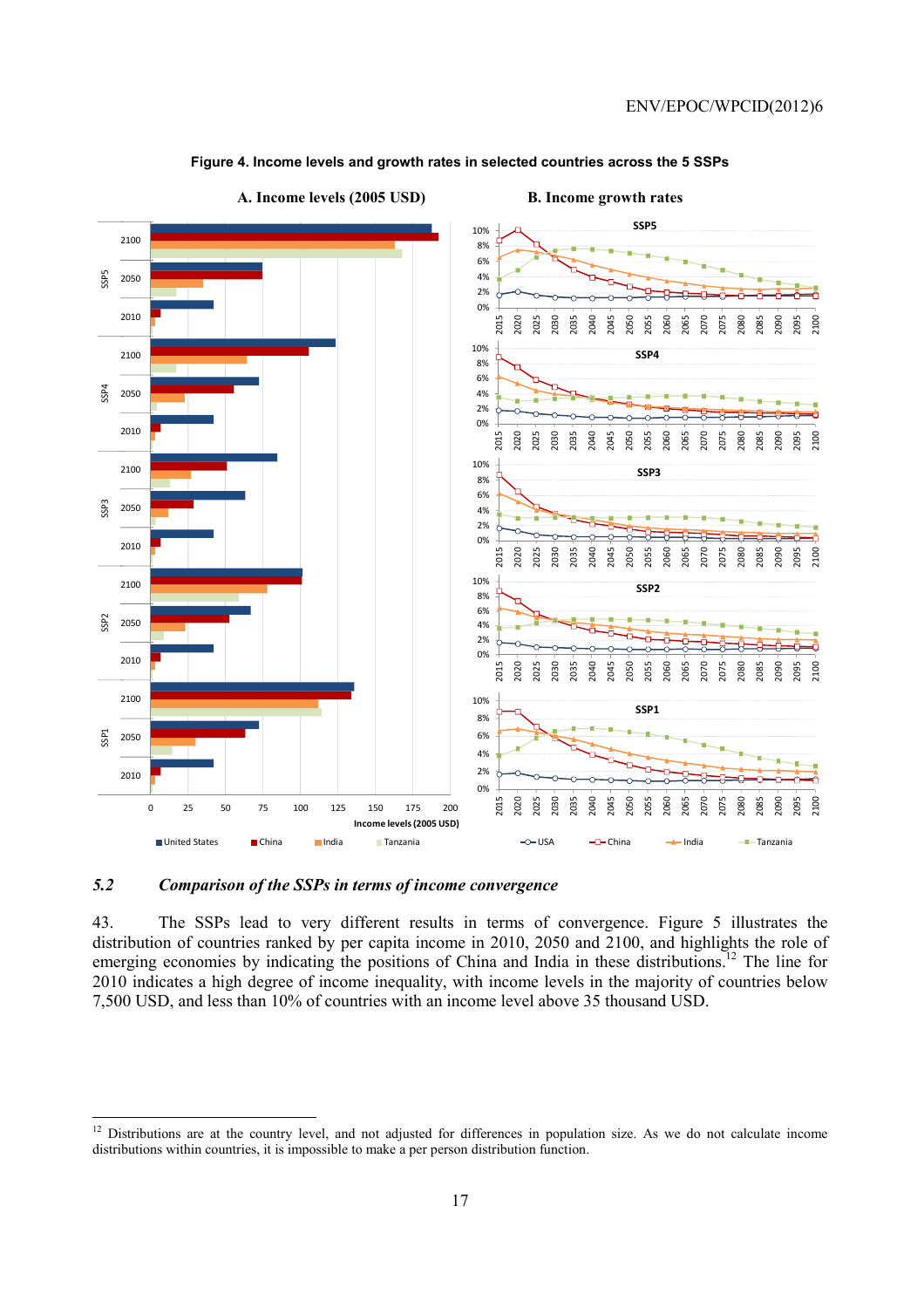

**Figure 5. Distribution of income levels (Per capita GDP PPP (thousand USD 2005 per person)** 

44. By 2050 (panel A), the various SSPs exhibit limited discrepancies in the general distribution of per capita income; the median per capita income lies between 15 (SSP3) and 35 (SSP5) thousand USD. Although the chart shows relatively similar distributions of income across scenarios, the relative position of countries for a given scenario changes significantly. For example, Chinese per capita income is close to 30 thousand USD in SSP3 (the fragmented scenario with low convergence rates) and is positioned right before the third quartile of the distribution, while other scenarios (esp. SSP2) induce much faster growth in China and place the country amongst the 10% highest income countries in the world.13 India also grows relatively fast in the first half of the century and sees average per capita income reaching medium income level by 2050 in most scenarios.

<sup>&</sup>lt;sup>13</sup> The position of China in the scenarios with fastest global growth, SSP1 and SSP5, is less high than in SSP2, as in SSP2 China overtakes more countries that currently have higher income levels but that grow slower.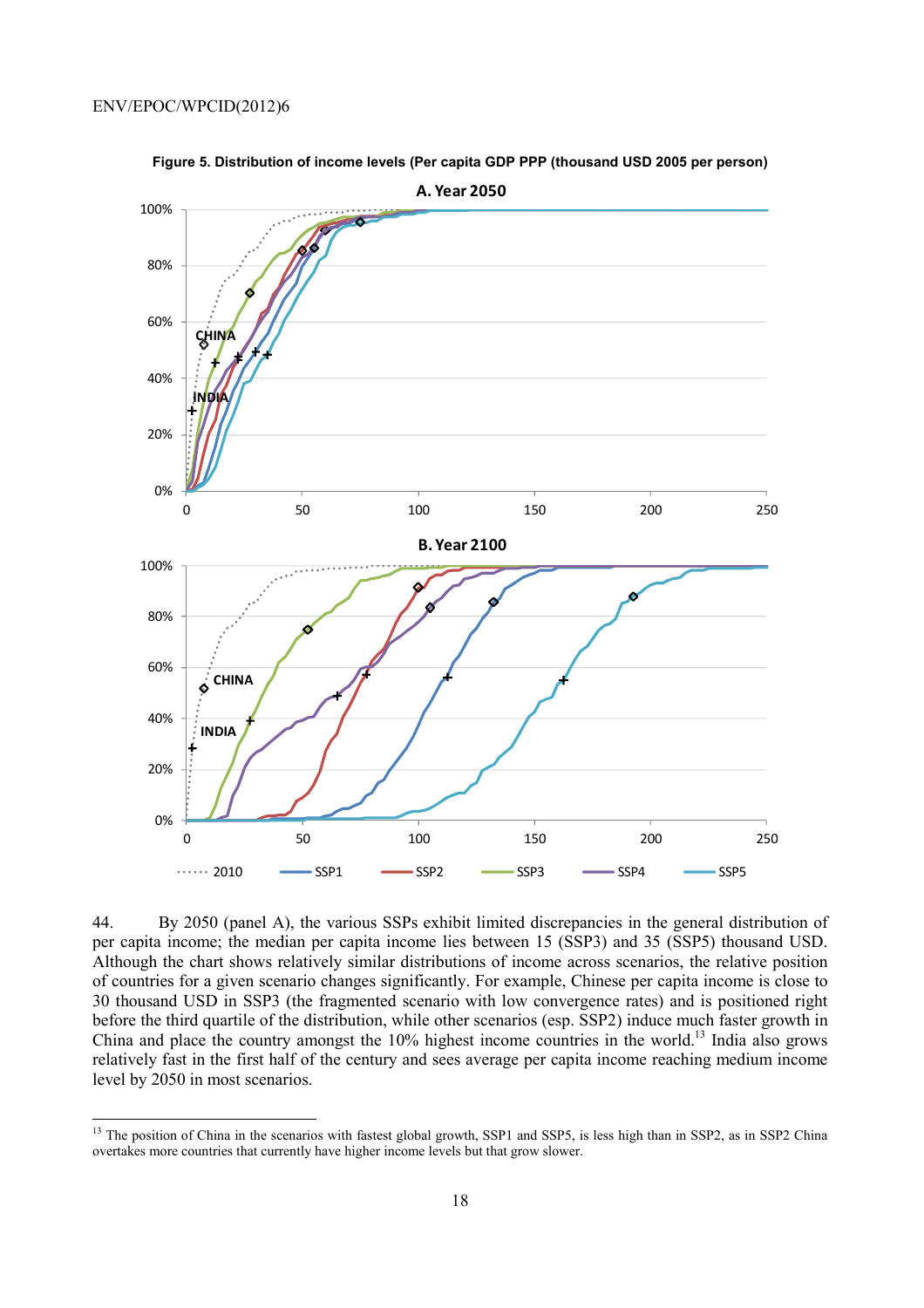45. The resulting spread in income distribution across countries is a lot wider in 2100 (panel B) than in 2050 (panel A). By 2100, in all scenarios but SSP3, per capita income levels of more than half of the countries covered by the analysis will exceed (sometimes by far) the current level of USA income, which is about 42 thousand USD. The degree of inequality and concentration of income in SSP4 is highlighted in the figure by the sizeable gap between first and third quartiles (i.e. the poorest countries and the relatively rich, respectively) and by how it crosses SSP2 (indicating a much smaller variation in income levels in the middle range). The other SSPs show more relative convergence in per capita income levels in 2100 across countries.

46. Another way to look at income convergence at world level is to consider income inequality indicators. The population-weighted income inequality across countries (not within countries), known as the Gini coefficient, measures the degree of inequality as an index, with 0 indicating a perfectly equal distribution and higher values indicating higher degrees of inequality. As shown in Table 2, global income inequality (currently equal to 0.64 for the sample of countries considered and for the USD2005PPP exchange rates) reduces particularly in SSPs 1, 2 and 5, reaching the values of 0.12, 0.15 and 0.11, respectively, by the end of the century. In SSPs 3 and 4, international income inequality differences are much more persistent, with inequality coefficients of 0.43 and 0.54, respectively. This is not surprising given that these two scenarios are based on storylines reflecting a persistent inequality and a lower economic convergence.

47. The ratio of the highest income over the lowest income declines drastically in all SSPs, though more so in SSPs 1, 2 and 5. In SSP3, in which all countries have relatively low incomes, the high/low ratio remains highest. This result differs when looking at the income inequality indicator, for which SSP4 has the worst value. While the income inequality indicator is based on a group of countries, the high/low income ratio is more sensitive to the specific projections of the lowest and highest income countries.

|                                | 2010 |                  |                  | 2100 |      |                 |
|--------------------------------|------|------------------|------------------|------|------|-----------------|
|                                |      | SSP <sub>1</sub> | SSP <sub>2</sub> | SSP3 | SSP4 | SS <sub>5</sub> |
| Highest income (thousands USD) | 78   | 182              | 134              | 108  | 150  | 276             |
| Lowest income (thousands USD)  | 0.3  | 34               | 28               |      |      | 48              |
| Income inequality              | 0.64 | 0.12             | 0.15             | 0.43 | 0.54 | 011             |

**Table 2. Selected indicators for income convergence in the SSPs** 

## *5.3 Details about the drivers of growth*

 $\overline{a}$ 

48. To better understand the differences in results between the SSPs, Figure 6 illustrates the drivers of GDP per capita growth for selected countries; total GDP per capita growth equals the sum of all drivers. Population growth plays a dual role in these projections: on the one hand it can increase labour supply levels (although with aging populations and age-specific participation rates labour supply trends do not strictly follow population trends), and on the other hand it implies that total income has to be divided over more individuals. The "Population" bars in the graph reflect the second role.

49. The results show that capital is a main driver of growth, together with increases in TFP. Labour supply and human capital also plays an important role especially in the context of low income countries like Tanzania, and countries with relatively young populations such as India.<sup>14</sup> It is also fundamental to consider the reliance on natural resources. In China there is a decreasing reliance on natural resources,

<sup>&</sup>lt;sup>14</sup> The Constant Enrolment Numbers assumption for education in low income countries adopted in SSP4 imply that a decreasing share of the population has access to proper schooling, and hence human capital levels are falling over time in this scenario.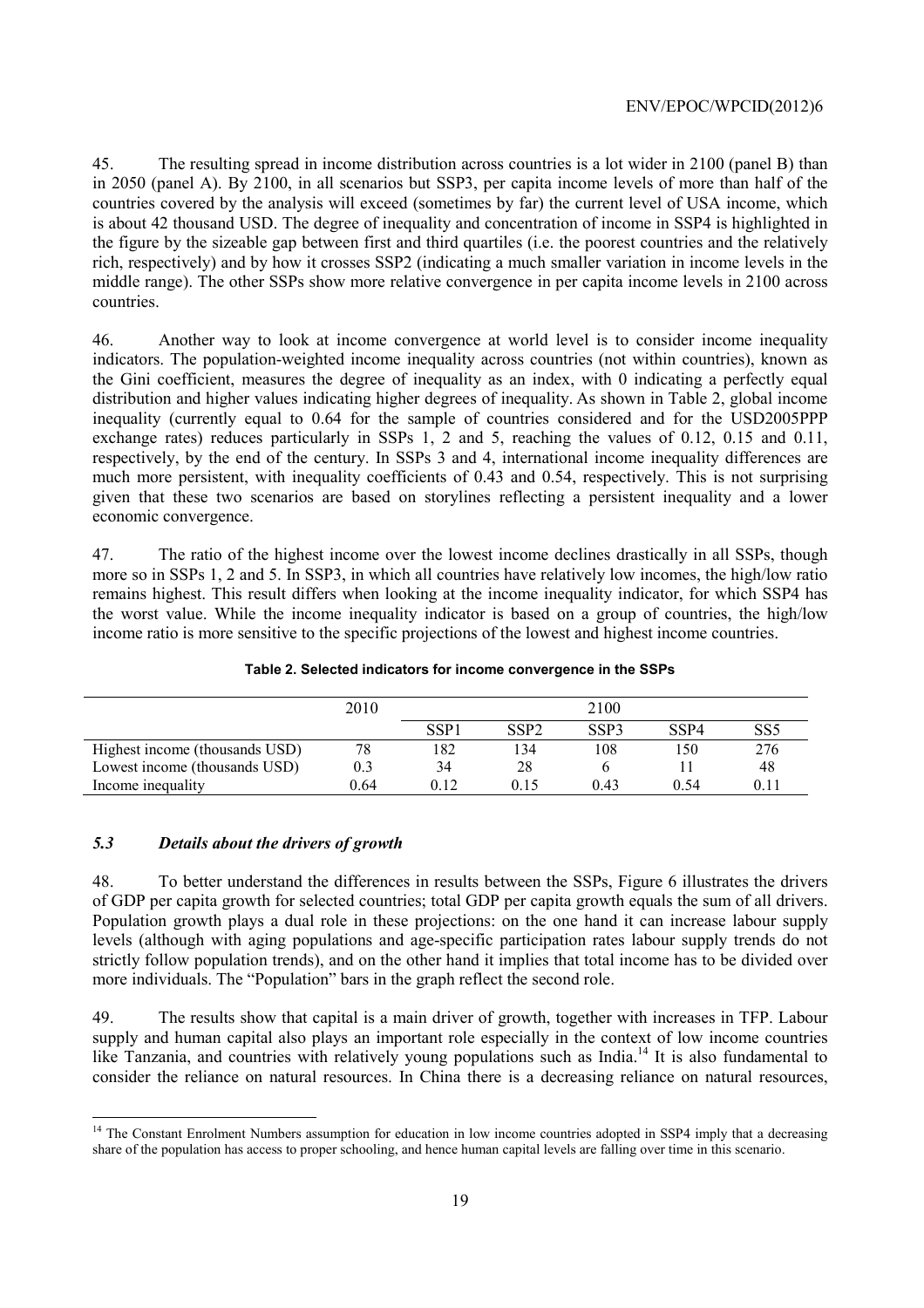$\overline{a}$ 

especially in SSP1, which reflects a more sustainable future development, although the overall impact on economic growth is not large (and hence the effect is barely visible in Figure  $6$ )<sup>15</sup>.





<sup>&</sup>lt;sup>15</sup> In the case of Nigeria, an oil producer and OPEC member, oil rents currently account for about 20% of their GDP (World Bank, 2011). For all SSPs, it is projected that the contribution of oil extraction to GDP growth will diminish sharply by mid-century, once their oil resource base approaches exhaustion (Nigeria does not have large amounts of unconventional resources).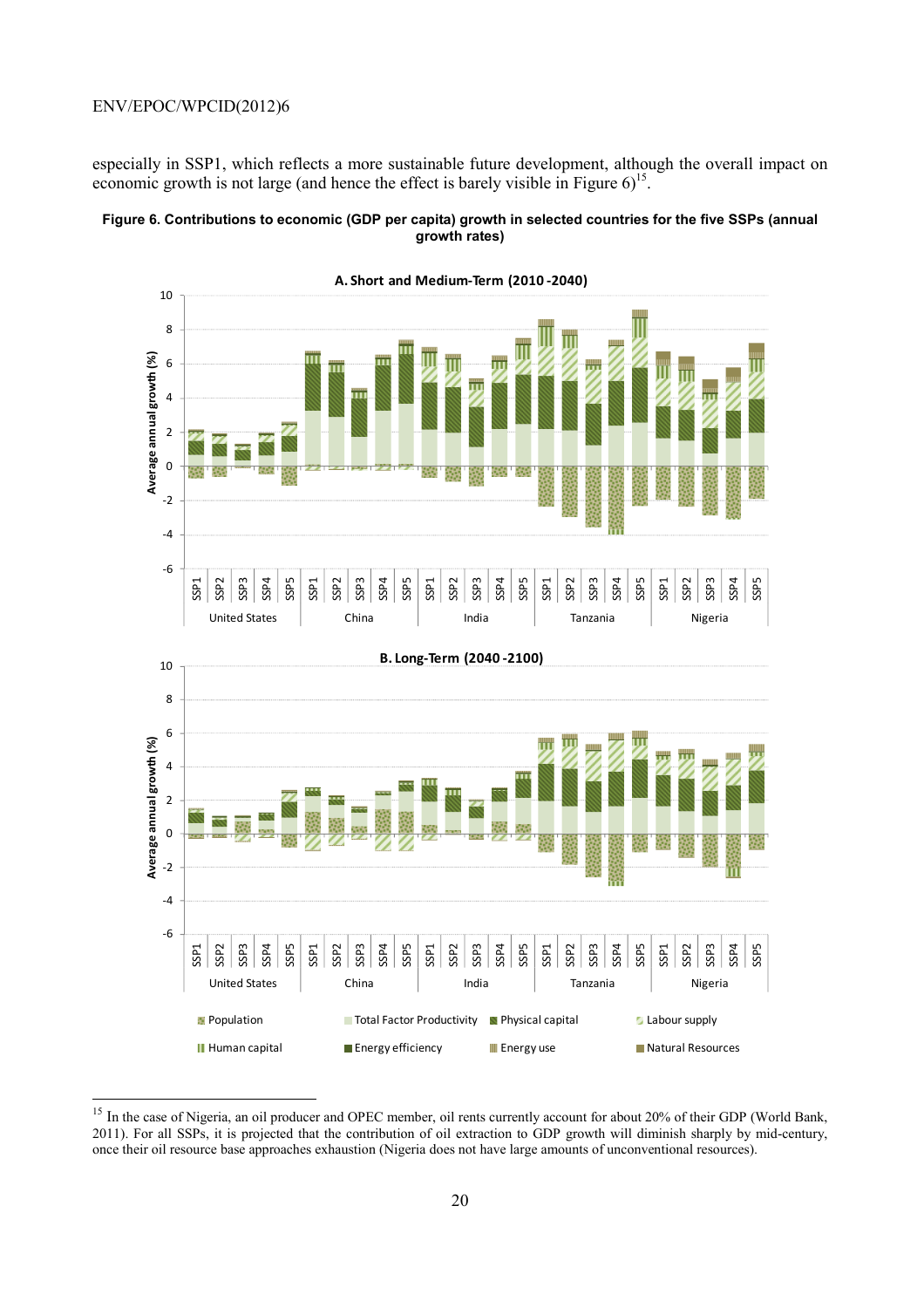50. Finally, Figure 7 shows capital intensity (i.e. capital stock to GDP ratio) of the economies. In all countries, capital intensities increase over time, reflecting that none of the economies are fully on a balanced growth path yet. India and China are above the USA in terms of capital intensity, to support their high growth rates. Tanzania also boosts its capital intensity, but as it starts from a much lower level it remains the least capital intensive of this set of countries.





## **6. Final remarks**

51. This paper presented a methodology, directly building on OECD (2012b), for making consistent long-term economic projections for most countries in the world. The *ENV-Growth* model, based on a gradual process of conditional convergence towards a balanced growth path, was introduced and used to project different scenarios to be used as a reference for future projections of the impact of international climate change (and other) policies. The methodology goes beyond the usual drivers of economic growth in Solow growth models (total factor productivity, labour, physical capital and human capital) to explicitly account for efficiency improvements in energy use and the exploitation of natural resources (oil and gas). The model is calibrated for 176 countries, and provides projections for the entire century. The model has been applied to construct illustrative pathways of GDP and per capita income levels for each of the five SSP scenarios.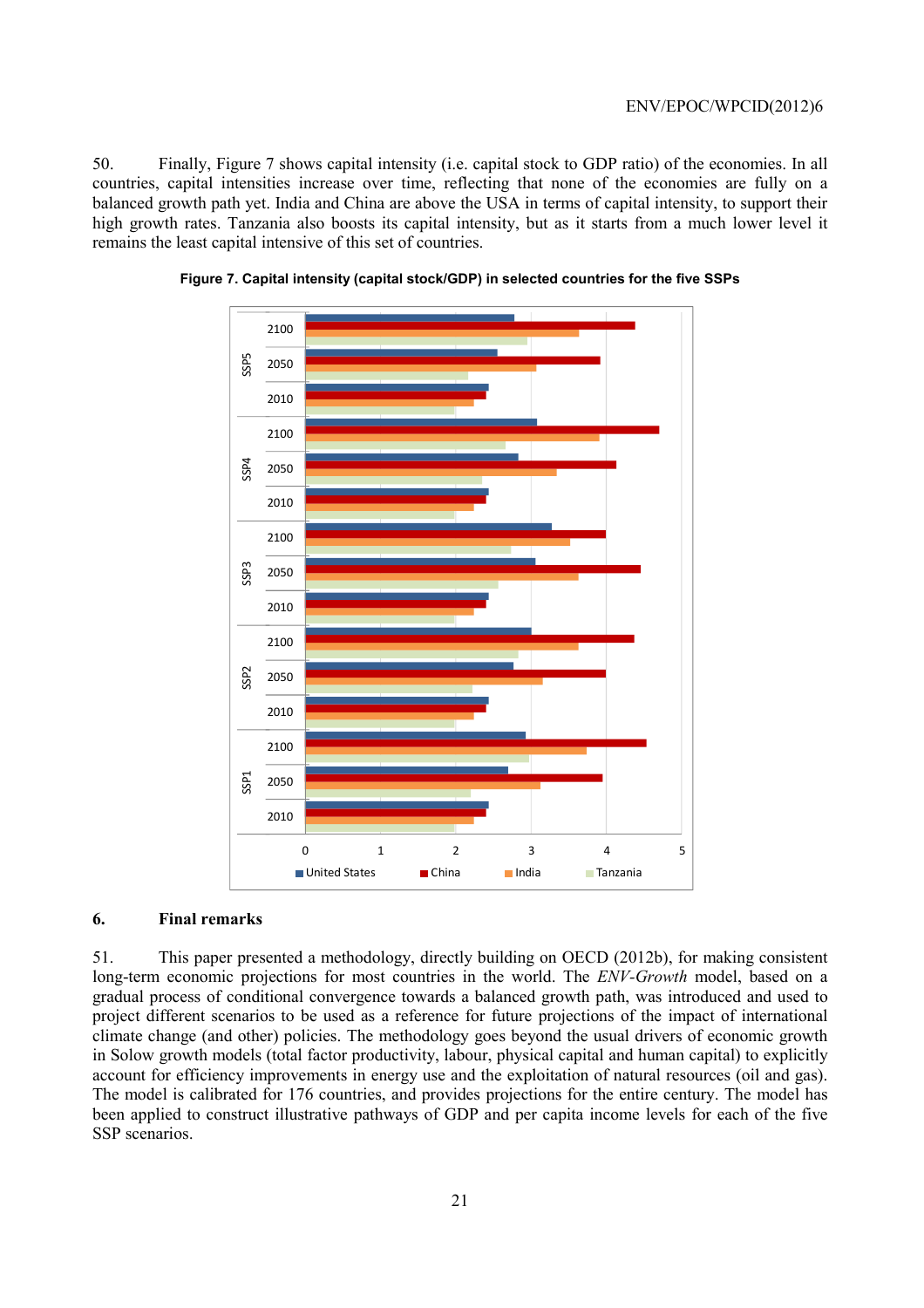52. Global and regional per capita income levels (in 2005 USD) differ widely across the different SSPs. Globally, the range of global income levels at the end of the century varies from just over 25 thousand USD (a less than 3-fold increase over current levels) in SSP3 to more than 150 thousand USD in SSP5 (a 16-fold increase). In 2050 the range is smaller, but still substantial, at 16-41 thousand USD. In SSPs 1, 2 and 5 there is substantial income convergence, but global income inequalities are much more persistent in SSPs 3 and 4, with income in the poorest countries limited to around 10 thousand USD. Such a variation of income levels across scenarios, illustrates the difference in challenges that the five SSPs imply for climate change mitigation and adaptation: the relatively low income levels in vulnerable developing countries in SSP3 and SSP4 suggest high challenges to adaptation, whereas the high level of energy-intensive economic activity in SSP3 and SSP5 indicate high mitigation challenges. Nonetheless, the link between economic activity and these challenges is complex, and more detailed analysis is needed to identify the adaptation and mitigation challenges that result from the income projections presented here.

53. Energy efficiency improvements, while vital to avoid major resource constraints, have in general only a moderate effect on economic growth, when compared to (total factor) productivity, physical capital accumulation and demographic developments. For resource-rich countries, reduced income from traditional resources will put a downward pressure on growth, although some countries can (partially) alleviate this by exploiting more non-conventional sources, especially in SSP3 and SSP5 (the scenarios with high fossil energy demand).

54. One should, however, be humble when projecting country income levels over an entire century, as the degree of uncertainty on future projections is large. Furthermore, major external shocks, for instance in the form of natural disasters or military conflict, can occur abruptly and affect projections severely for prolonged periods of time, and in some cases even affect economic growth trends permanently. Moreover, these projections ignore terms of trade effects, changes in PPPs and feedbacks from environment to the economy. Thus, the projections provided here are not predictions, and should be interpreted with some degree of caution. Nonetheless, by using five substantially differing scenario settings, a plausible set of potential future GDP and income growth projections has been constructed.

55. These caveats notwithstanding, the reference socioeconomic projections can be used in several ways. First, when making new baseline scenarios, modellers can choose an SSP and use the quantitative data available, together with some qualitative information that is given in the SSP storyline. Second, SSPs could also be used to categorise baselines that are produced using domestic or alternative data sources. Projection elements in common with the SSP storylines (e.g. per capita income or emissions) can be identified, thus mapping baselines to an SSP in the matrix provided in Figure 1. A combination of these two approaches is also possible, e.g. where domestic population projections are combined with income projections from the most closely related SSP. Third, while this set of scenarios is constructed specifically for future climate change research, the resulting projections can also be used for a wider range of studies as they are reflect different combinations of underlying growth drivers. The projections are suitable as a reference for any quantitative analysis that relies on long-term economic baselines.

56. The methodology described in this paper presents a logical next step from the Environmental Outlook to 2050, by expanding the analysis therein to longer time horizons, more country details and increased focus on energy and natural resources. It thereby paves the way for further modelling exercises at the OECD. In particular, the methodology, data and projections resulting from the different SSPs could potentially be used, refined and combined with other analytical tools, to contribute to a number of OECDwide projects such as the New Approaches to Economic Challenges (NAEC) and OECD@100. The projections illustrate how choices relative to growth, technical change, inequality, and the environment, can lead to different growth paths. The methodology also forms a key building block for an assessment of the costs of policy inaction. To this end, while the methodology currently focuses on GDP and per capita income levels, it could be extended to also consider how the environmental and climate impacts of economic development would pose limits to economic growth.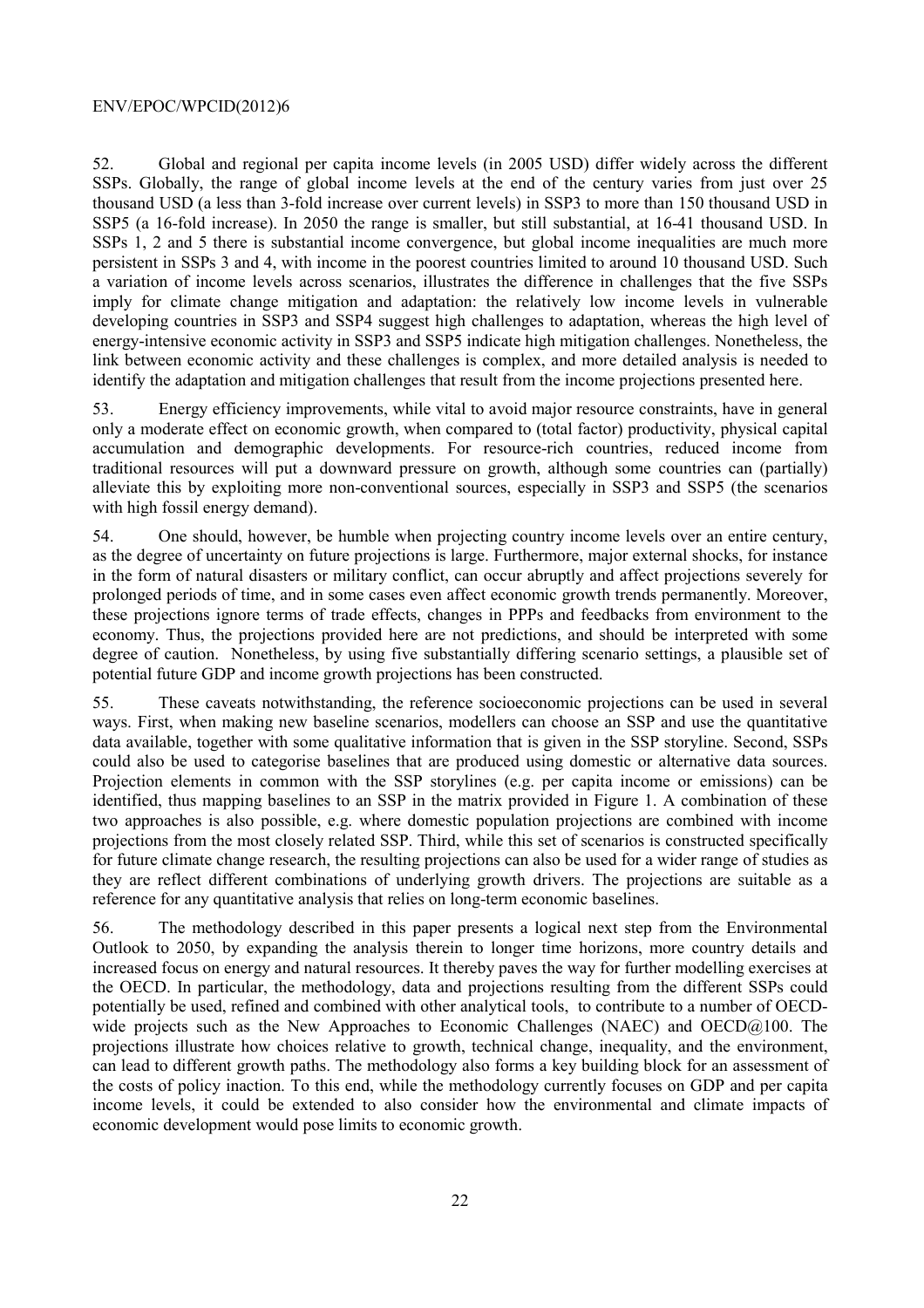## **REFERENCES**

- Aghion, P and R. Griffith (2005), "Competition and Growth. Reconciling Theory and Evidence", August 2005, MIT Press.
- Barro, R. and X. Sala-i-Martin (2004) "Economic Growth", second edition, The MIT Press, Cambridge, Massachusetts.
- Barone, G. and F. Cingano (2011). "Service Regulation and Growth: Evidence from OECD Countries," Economic Journal, Royal Economic Society, vol. 121(555), pages 931-957, 09.
- BGR (2012). "Annual Report: Reserves, Resources and Availability of Energy Resources 2011", Federal Institute for Geosciences and Natural Resources (BGR), Deutsche Rohstoffagentur (DERA), Hannover, Germany.
- Bouis, R., R. Duval and F. Murtin (2011), "The Policy and Institutional Drivers of Economic Growth Across OECD and Non-OECD Economies: New Evidence from Growth Regressions", *OECD Economics Department Working Papers,* No. 843.
- Bourlès, R., G. Cette, J. Lopez, J. Mairesse and G. Nicoletti (2010), "Do Product Market Regulations in Upstream Sectors Curb Productivity Growth?: Panel Data Evidence for OECD Countries", *OECD Economics Department Working Papers*, No. 791.
- BP (2011), "Statistical Review of World Energy 2011**"**, British Petroleum.
- Clapp, C. and A. Prag (2012), "Baselines for National Policy Planning: Options for Guidelines", discussion document for CCXG Seminar Sept. 2012.
- Duval, R. and C. de la Maisonneuve (2010), "Long-Run Growth Scenarios for the World Economy", *Journal of Policy Modeling,* Vol. 32, No. 1.
- Edwards, S. (1998), "Openness, productivity and growth: what do we really know?", *Economic Journal*, Vol. 108, No. 447.
- U.S. Energy Information Administration (2011a), "World Shale Gas Resources: An Initial Assessment of 14 Regions Outside the United States", Washington.
- U.S. Energy Information Administration (2011b), "International Energy Outlook", DOE/EIA-0484(2011), Washington.
- Fouré, J. and A. Benassy-Quéré and L. Fontagné (2012), "The Great Shift: Macroeconomic Projections for the World Economy at the 2050 Horizon", CEPII Working paper 2012-03.
- Hall, R. and C. Jones (1999), "Why Do Some Countries Produce So Much More Output than Others?", *Quarterly Journal of Economics*, Vol. 114, No. 1.
- IEA (International Energy Agency) (2009) "World Energy Outlook", Paris.
- IEA (International Energy Agency) (2011) "Extended Energy Balance", Paris.
- IEA (International Energy Agency) (2011) "World Energy Outlook", Paris.
- ILO (2011) "Estimates and projections of the economically active population: 1990-2020" (6th Ed.), ILO.
- IMF (2011) "World Economic Outlook Database", IMF, September 2011.
- IPCC (2008), "Towards new scenarios for analysis of emissions, climate change, impacts and response strategies", Intergovernmental Panel on climate change, Geneva.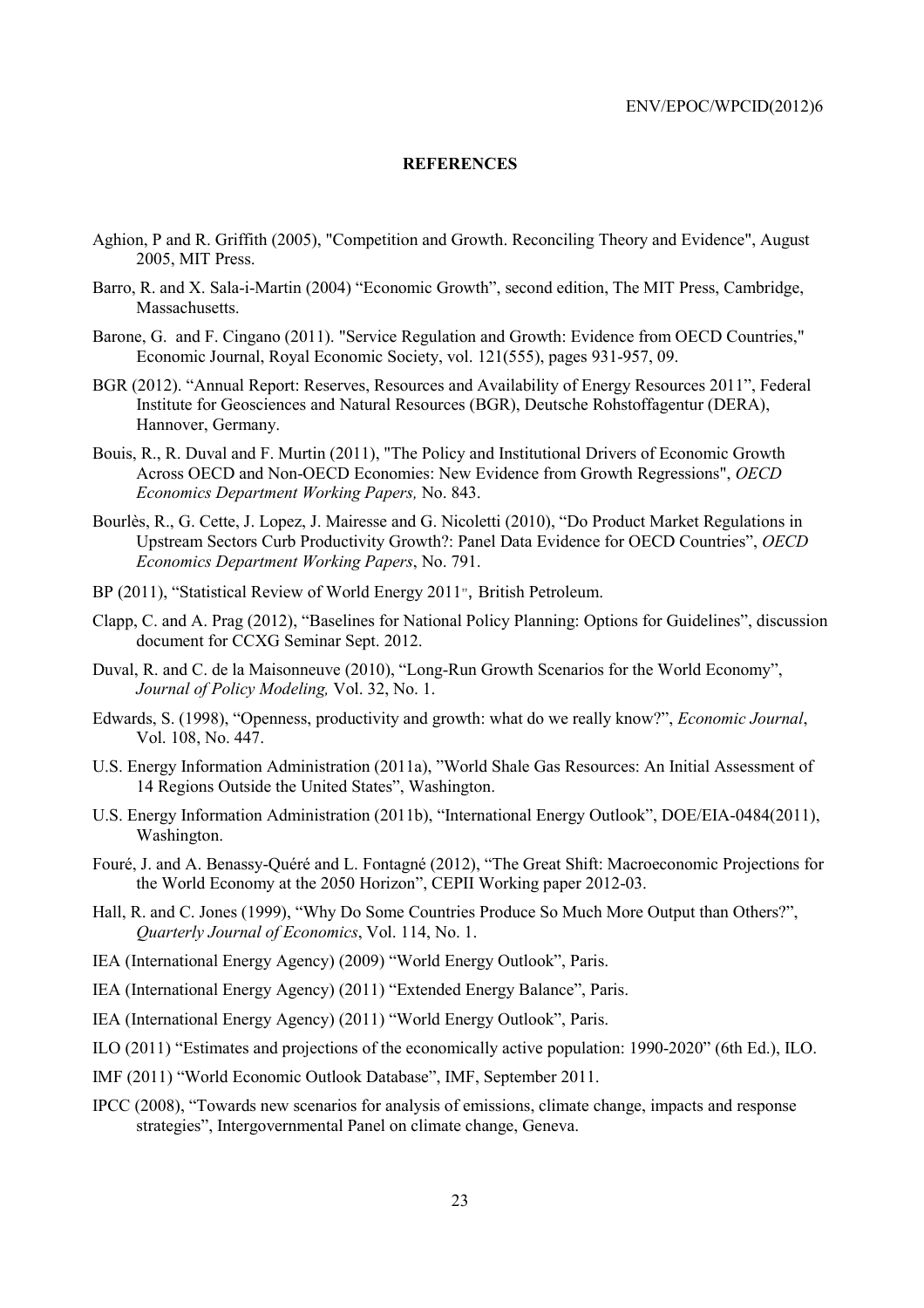- KC, S., Barakat, B., Goujon, A., Skirbekk, V., Sanderson, W., and Lutz, W. (2010). Projection of populations by level of educational attainment, age, and sex for 120 countries for 2005-2050. Demographic Research, 22: 383-472.
- Leamer, E. E. and J. Levinsohn (1995), "International Trade Theory: The Evidence", in: G. M. Grossman and K. Rogoff. (eds.), *Handbook of International Economics*.
- Lutz, W. and S. KC (2012), "SSP population and education projections: assumptions and methods", draft version 9 May 2012.
- Mankiw, N. G., D. Romer and D. N. Weil (1992), "A Contribution to the Empirics of Economic Growth," *Quarterly Journal of Economics*, 107, 407-437.
- Morrisson, C. and F. Murtin (2010), "The Kuznets Curve of Education: A Global Perspective on Education Inequalities", CEE dp.116, London School of Economics.
- Moss, R.H., J.A. Edmonds, K.A. Hibbard, M.R. Manning, S.K. Rose, D.P. van Vuuren, T.R. Carter, S. Emori, M. Kainuma, T. Kram, G.A. Meehl, J.F.B. Mitchell, N. Nakicenovic, K. Riahi, S.J. Smith, R.J. Stouffer, A.M. Thomson, J.P. Weyant and T.J. Wilbanks (2010), "The next generation of scenarios for climate change research and assessment", *Nature* 463, 747-756
- Nakicenovic, N., Swart, R. (Eds.), 2000. Special Report on Emissions Scenarios (SRES). Cambridge University Press, Cambridge, UK.
- Nicoletti, G. and S, Scarpetta, 2003. "Regulation, productivity, and growth : OECD evidence", Policy Research Working Paper Series 2944, The World Bank.
- OECD (2011) "Economic Outlook", No 90, December 2011, OECD, Paris.
- OECD (2012a) "Environmental Outlook to 2050: the consequences of inaction", OECD, Paris.
- OECD (2012b) "Long-term growth scenarios", OECD Economics Department Working Papers, OECD, Paris, forthcoming.
- O'Neill, B. et al. (2012), "Workshop on the nature and use of new socioeconomic pathways for climate change research: meeting report", NCAR, 12 March 2012; available at https//secure.iiasa.ac.at/webapps/ene/SspDb.
- Solow, R. (1956), "A Contribution to the Theory of Economic Growth", *Quarterly Journal of Economics*, Vol. 70, No. 1.
- Van Vuuren, D.P., K. Riahi, R. Moss, J. Edmonds, A. Thomson, N. Nakicenovic, T. Kram, F. Berkhout, R. Swart, A. Janetos, S.K. Rose and N. Arnell (2012), "A proposal for a new scenario framework to support research and assessment in different climate research communities", *Global Environmental Change* 22(1), 21-35.

WEC (2007), "Survey of Energy Resources 2007", World Energy Concil, September 2007.

World Bank (2011), "World Development Indicator 2011 database", World Bank, December 2011.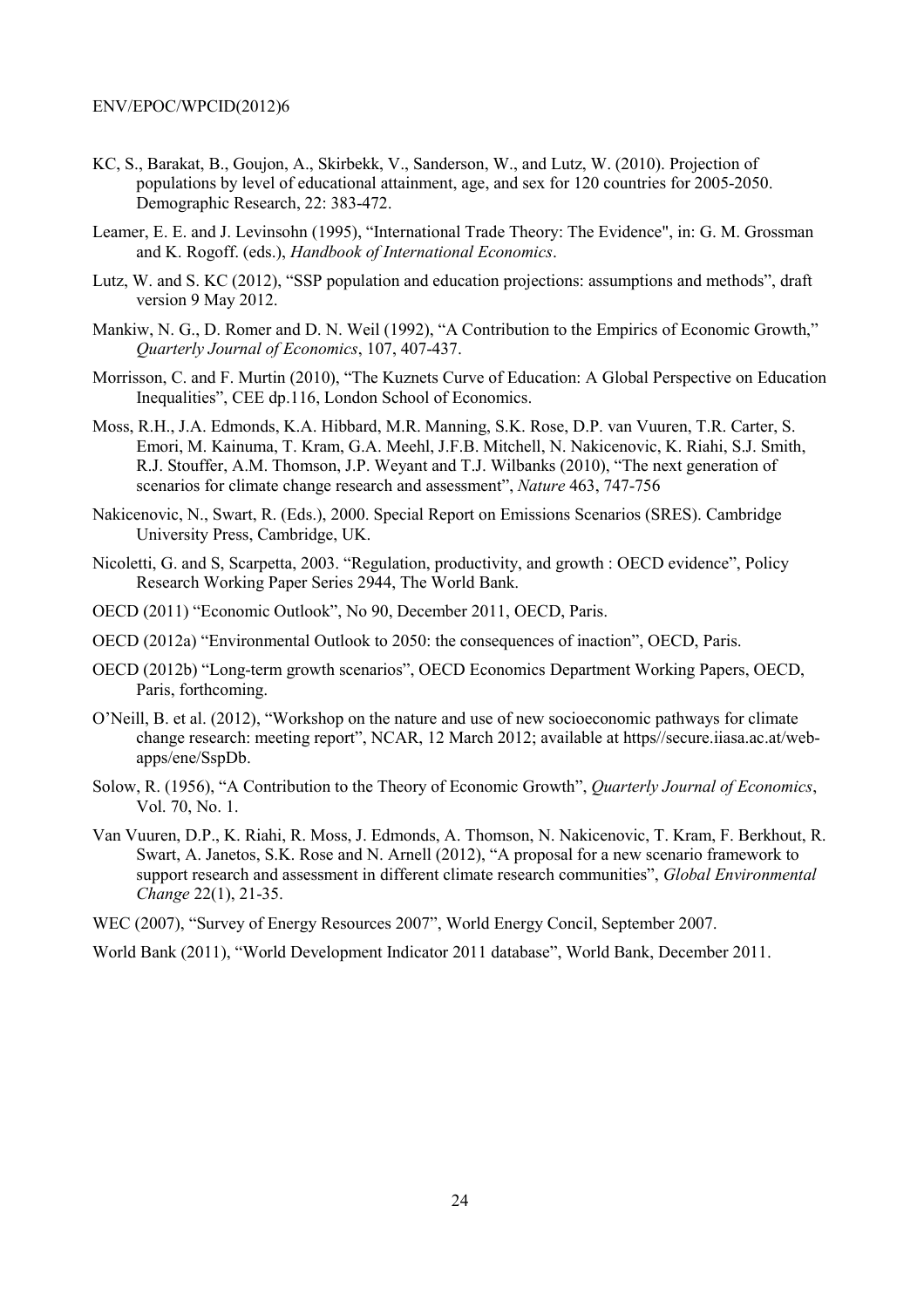## **ANNEX I. MAIN EQUATIONS IN THE ENV-GROWTH MODEL**

In the model, GDP (Y) is calculated as a function of capital (K), labour (a combination of human capital h and the labour force L), energy (E) and the value added of the natural resource exploitation sector  $(VA^{NR})$ :<sup>16</sup>

$$
(1) \ \ Y_{r,t} = \left[\alpha_{VA}\left(A_{r,t}\cdot\left(K_{r,t}\right)^{\alpha_{r,t}}\cdot\left(h_{r,t}\cdot L_{r,t}\right)^{1-\alpha_{r,t}}\right)^{\frac{\sigma_E-1}{\sigma_E}} + (1-\alpha_{VA})\cdot\left(\lambda_{r,t}^E\cdot E_{r,t}\right)^{\frac{\sigma_E-1}{\sigma_E}}\right]^{\frac{\sigma_E}{\sigma_E-1}} + VA_{r,t}^{NR} - P_{r,t}^E\cdot E_{r,t}
$$

TFP (*A*) depends on the existing TFP levels and on the long-term TFP frontier:

(2) 
$$
A_{r,t} = A_{r,t-1} \cdot \left[ \frac{A_{r,t}^{LT}}{A_{r,t-1}} \right]^{P_{r,t}}
$$

The convergence rate  $(\rho)$  in turn is a function of the openness of the economy (Open):

(3) 
$$
\rho_{r,t} = \frac{\rho^0 + \rho^{open} \cdot (Open_{r,t} - c^{open} - \rho)}{1 + \rho^0 + \rho^{open} \cdot (Open_{r,t} - c^{open} - \rho)}
$$

$$
(4) \qquad open_{r,t} = f e_{r,t}^{open} \cdot \left( open_{r,t-1} \right)^{c^{open}}
$$

(5) 
$$
A_{r,t}^{LT} = Exp \Big\{ fe_{r,t}^{TFP} + e0 + g \cdot (t - t0) + a^{pmr} \cdot (pmr_{r,t} - c^{pmr}) \Big\}
$$

Capital input (K) equals the sum of the discounted cumulated capital and the new capital investment (I):

$$
(6) \qquad K_{r,t} = (1 - \delta_r) \cdot K_{r,t-1} + I_{r,t-1}
$$

(7) 
$$
\frac{I_{r,t}}{Y_{r,t}} = \gamma_r^I \cdot \frac{I_{r,t-1}}{Y_{r,t-1}} + (1 - \gamma_r^I) \cdot i_{-} y_{r,t}^{LT}, \quad \text{with} \quad i_{-} y_{r,t}^{LT} \equiv (g_r^Y + \delta) \cdot \frac{\alpha_{r,t}}{M P C_r^{LT}}
$$

$$
(8) \qquad \alpha_{r,t} = \gamma_r^{\alpha} \cdot \alpha_{r,t-1} + \left(1 - \gamma_r^{\alpha}\right) \cdot \alpha_r^{struct}
$$

Human capital (h) is calculated as:

$$
(9) \qquad h_{r,t} = \overline{h_{r,t}}
$$

 $\overline{a}$ 

<sup>&</sup>lt;sup>16</sup> The natural resource exploitation sector includes oil and gas extraction.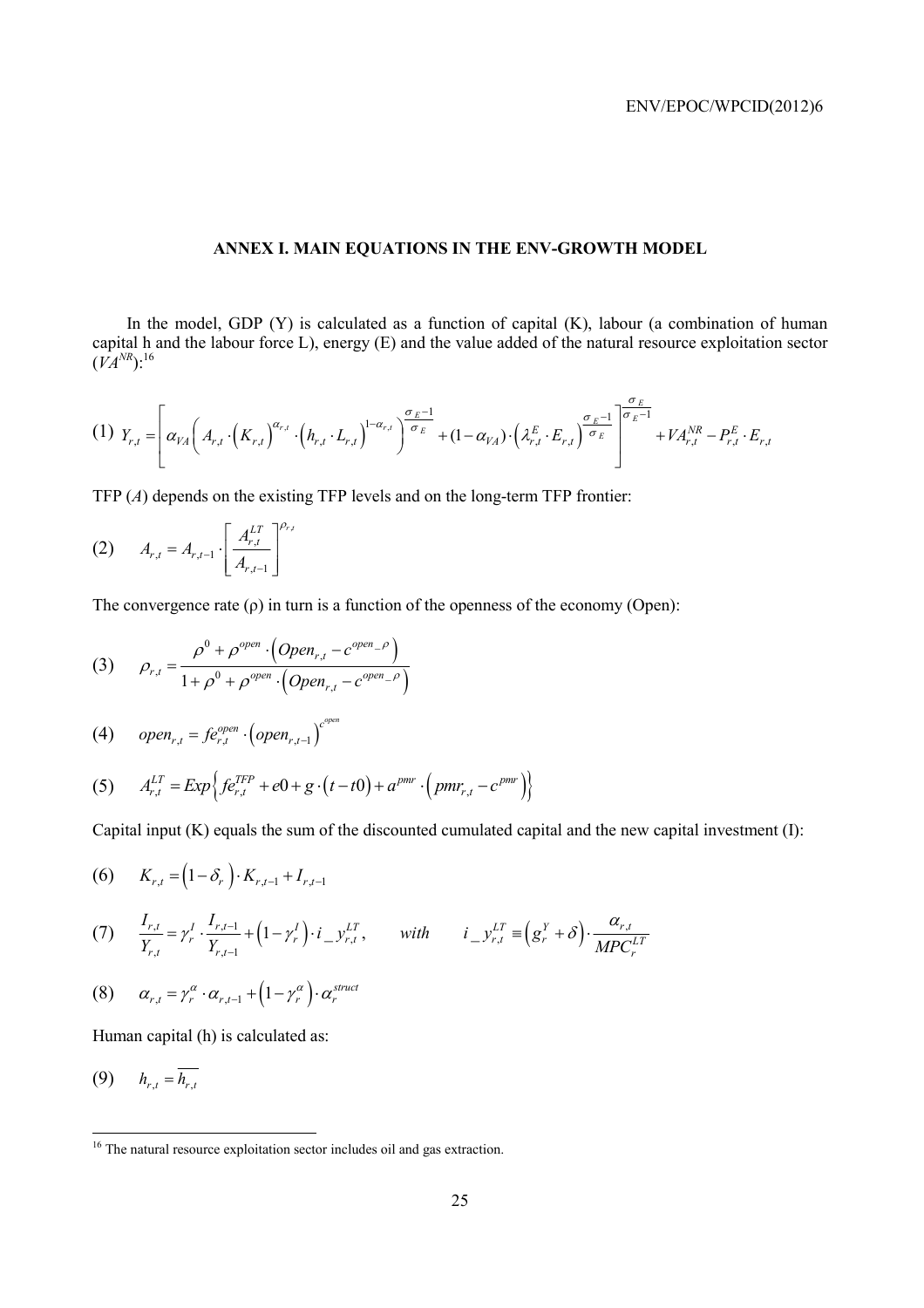Labour input (L) is a function of the unemployment rate (unr), the labour participation rate (pr) by age and gender (respectively indexed with a and g) and the population (Pop):

(10) 
$$
L_{r,t} = (1 - unr_{r,t}) \cdot \sum_{a>15,g} pr_{a,g,r,t} \cdot Pop_{a,g,r,t}
$$

$$
(11) \quad unr_{r,t} = \gamma_r^{unr} \cdot unr_{r,t-1} + \left(1 - \gamma_r^{unr}\right) \cdot unr_{r,t}^{struct}
$$

Total value added of the natural resource exploitation sectors depends on the prices of natural resources (PNR), the natural resource-specific capital inputs (KNR) and extraction levels (NR) for each type of resource (indexed by j):

(12) 
$$
VA_{r,t}^{NR} = \sum_{j} P_{j,r,t}^{NR} \cdot \left[ (1 - \alpha_j^{NR}) \cdot K_{j,r,t}^{NR} \frac{\sigma_j^{NR} - 1}{\sigma_j^{NR}} + \alpha_j^{NR} \cdot NR_{j,r,t} \frac{\sigma_j^{NR} - 1}{\sigma_j^{NR}} \right]
$$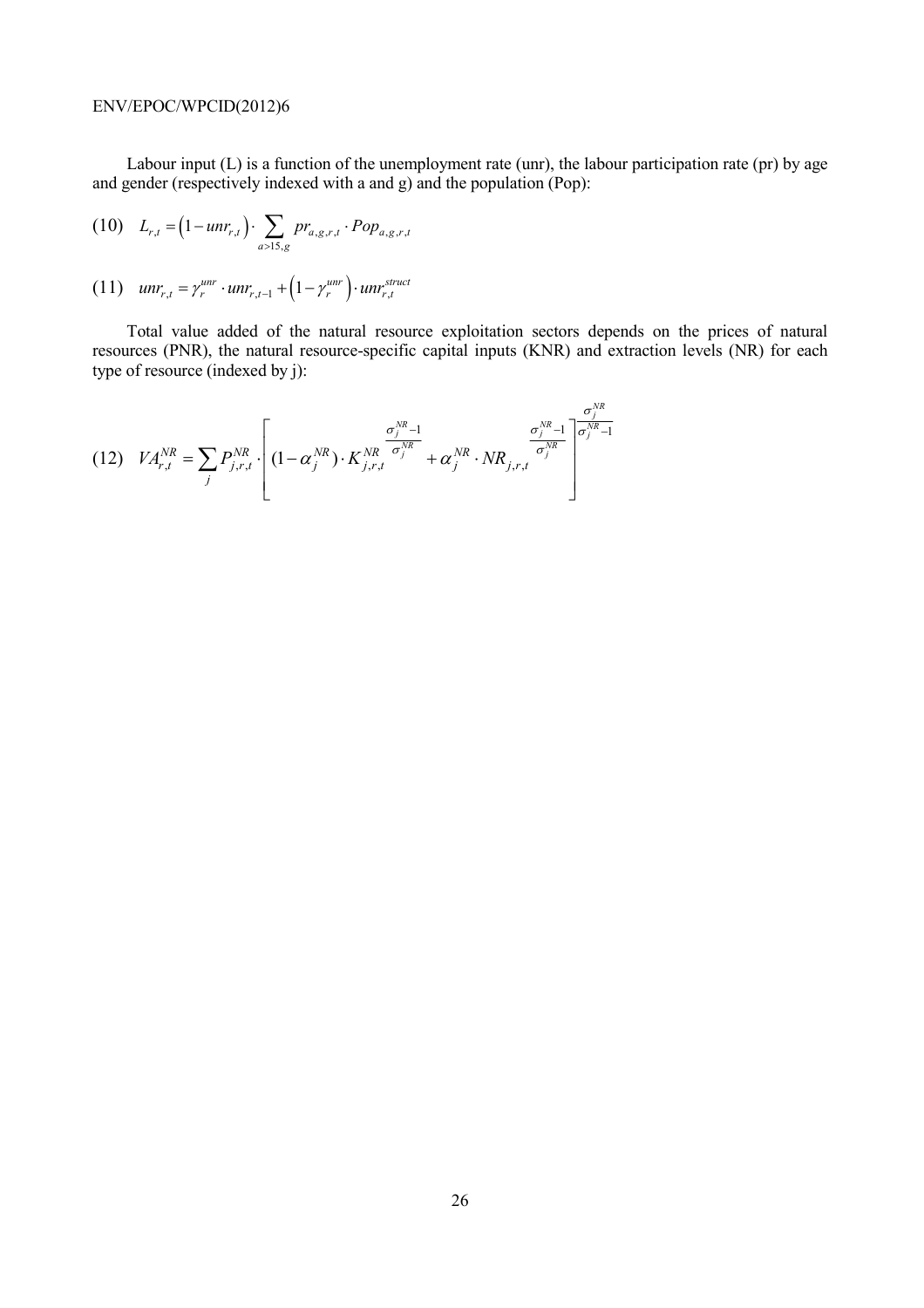## **ANNEX II. BRIEF DESCRIPTION OF THE SSP STORYLINES17**

The SSP storylines served as the starting point for the development of the quantitative SSP elements. Each storyline provides a brief narrative of the main characteristics of the future development path of an SSP. The storylines were identified at the joint Impacts, Adaptation and Vulnerability (IAV) and Integrated Assessment Models (IAM) workshop in Boulder, November 2011. A brief summary of the storylines are provided here for comprehensiveness. For further details and extended descriptions of the storylines, see O'Neill et al. (2012).

#### **SSP1 - Sustainability**

This is a world making relatively good progress towards sustainability, with sustained efforts to achieve development goals, while reducing resource intensity and fossil fuel dependency. Elements that contribute to this are: a rapid development of low-income countries, a reduction of inequality (globally and within economies), rapid technology development, and a high level of awareness regarding environmental degradation. Rapid economic growth in low-income countries reduces the number of people below the poverty line. The world is characterized by an open, globalized economy, with relatively rapid technological change directed toward environmentally friendly processes, including clean energy technologies and yield-enhancing technologies for land. Consumption is oriented towards low material growth and energy intensity, with a relatively low level of consumption of animal products. Investments in high levels of education coincide with low population growth. Concurrently, governance and institutions facilitate achieving development goals and problem solving. The Millennium Development Goals are achieved within the next decade or two, resulting in educated populations with access to safe water, improved sanitation and medical care. Other factors that reduce vulnerability to climate and other global changes include, for example, the successful implementation of stringent policies to control air pollutants and rapid shifts toward universal access to clean and modern energy in the developing world.

#### **SSP 2 - Middle of the Road**

In this world, trends typical of recent decades continue, with some progress towards achieving development goals, reductions in resource and energy intensity at historic rates, and slowly decreasing fossil fuel dependency. Development of low-income countries proceeds unevenly, with some countries making relatively good progress while others are left behind. Most economies are politically stable with partially functioning and globally connected markets. A limited number of comparatively weak global institutions exist. Per-capita income levels grow at a medium pace on the global average, with slowly converging income levels between developing and industrialized countries. Intra-regional income distributions improve slightly with increasing national income, but disparities remain high in some regions. Educational investments are not high enough to rapidly slow population growth, particularly in lowincome countries. Achievement of the Millennium Development Goals is delayed by several decades, leaving populations without access to safe water, improved sanitation, medical care. Similarly, there is only intermediate success in addressing air pollution or improving energy access for the poor as well as other factors that reduce vulnerability to climate and other global changes.

#### **SSP 3 - Fragmentation**

 $\overline{a}$ 

The world is separated into regions characterized by extreme poverty, pockets of moderate wealth and a bulk of countries that struggle to maintain living standards for a strongly growing population. Regional blocks of countries have re-emerged with little coordination between them. This is a world failing to achieve global development goals, and with little progress in reducing resource intensity, fossil fuel

<sup>&</sup>lt;sup>17</sup> Copied from the supporting note on the SSP database, Available at https://secure.iiasa.ac.at/web-apps/ene/SspDb.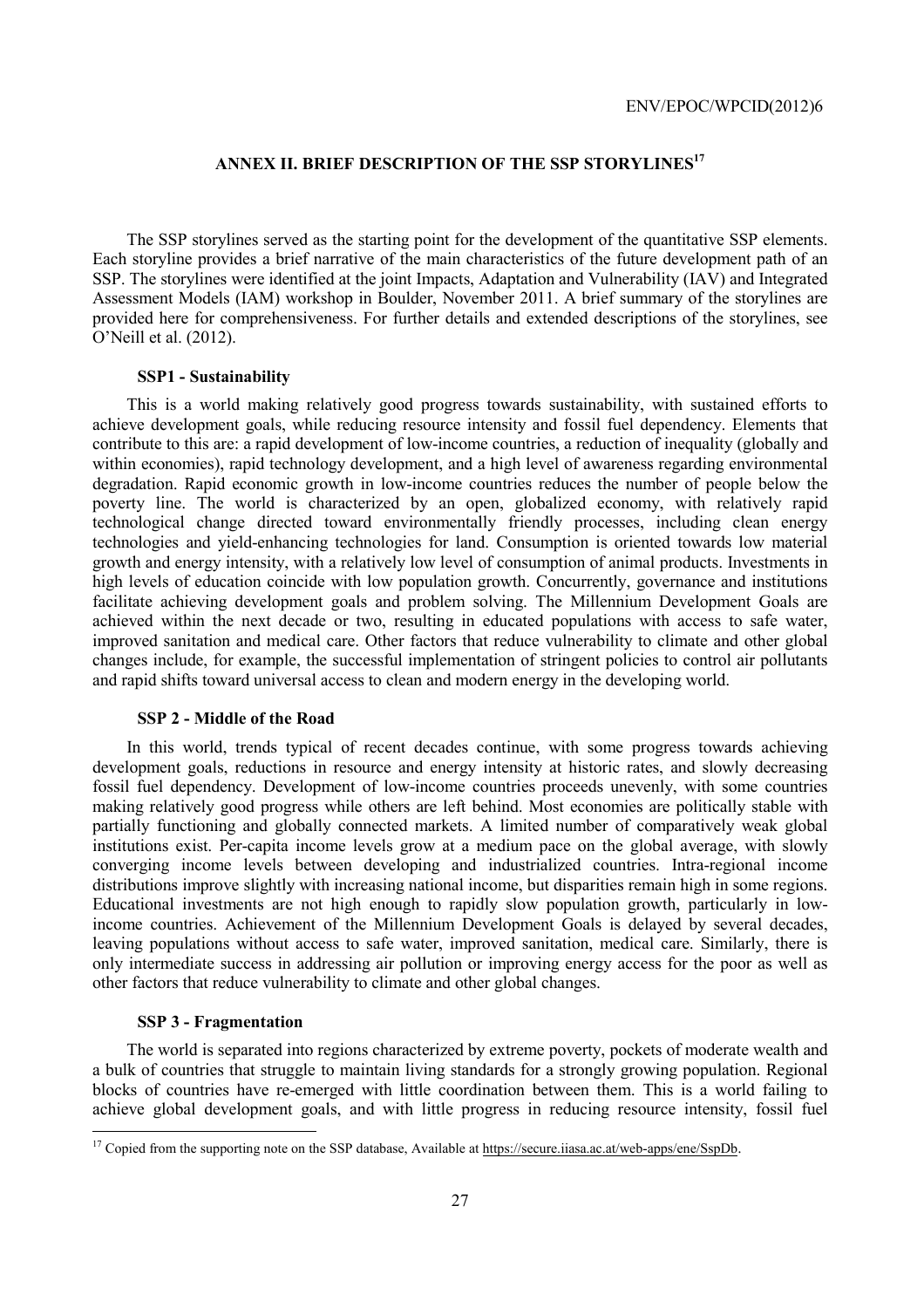dependency, or addressing local environmental concerns such as air pollution. Countries focus on achieving energy and food security goals within their own region. The world has de-globalized, and international trade, including energy resource and agricultural markets, is severely restricted. Little international cooperation and low investments in technology development and education slow down economic growth in high-, middle-, and low-income regions. Population growth in this scenario is high as a result of the education and economic trends. Growth in urban areas in low-income countries is often in unplanned settlements. Unmitigated emissions are relatively high, driven by high population growth, use of local energy resources and slow technological change in the energy sector. Governance and institutions show weakness and a lack of cooperation and consensus; effective leadership and capacities for problem solving are lacking. Investments in human capital are low and inequality is high. A regionalized world leads to reduced trade flows, and institutional development is unfavorable, leaving large numbers of people vulnerable to climate change and many parts of the world with low adaptive capacity. Policies are oriented towards security, including barriers to trade.

## **SSP 4 - Inequality**

This pathway envisions a highly unequal world both within and across countries. A relatively small, rich global elite is responsible for much of the emissions, while a larger, poorer group contributes little to emissions and is vulnerable to impacts of climate change, in industrialized as well as in developing countries. In this world, global energy corporations use investments in R&D as hedging strategy against potential resource scarcity or climate policy, developing (and applying) low-cost alternative technologies. Mitigation challenges are therefore low, due to some combination of low reference emissions and/or high latent capacity to mitigate. Governance and globalization are effective for and controlled by the elite, but are ineffective for most of the population. Challenges to adaptation are high due to relatively low income and low human capital among the poorer population, and ineffective institutions.

#### **SSP 5 - Conventional Development**

This world stresses conventional development oriented toward economic growth as the solution to social and economic problems through the pursuit of enlightened self interest. The preference for rapid conventional development leads to an energy system dominated by fossil fuels, resulting in high GHG emissions and challenges to mitigation. Lower socio-environmental challenges to adaptation result from attainment of human development goals, robust economic growth, highly engineered infrastructure with redundancy to minimize disruptions from extreme events, and highly managed ecosystems.

#### **ANNEX III. SUMMARY OF THE PROJECTIONS (next 3 pages)**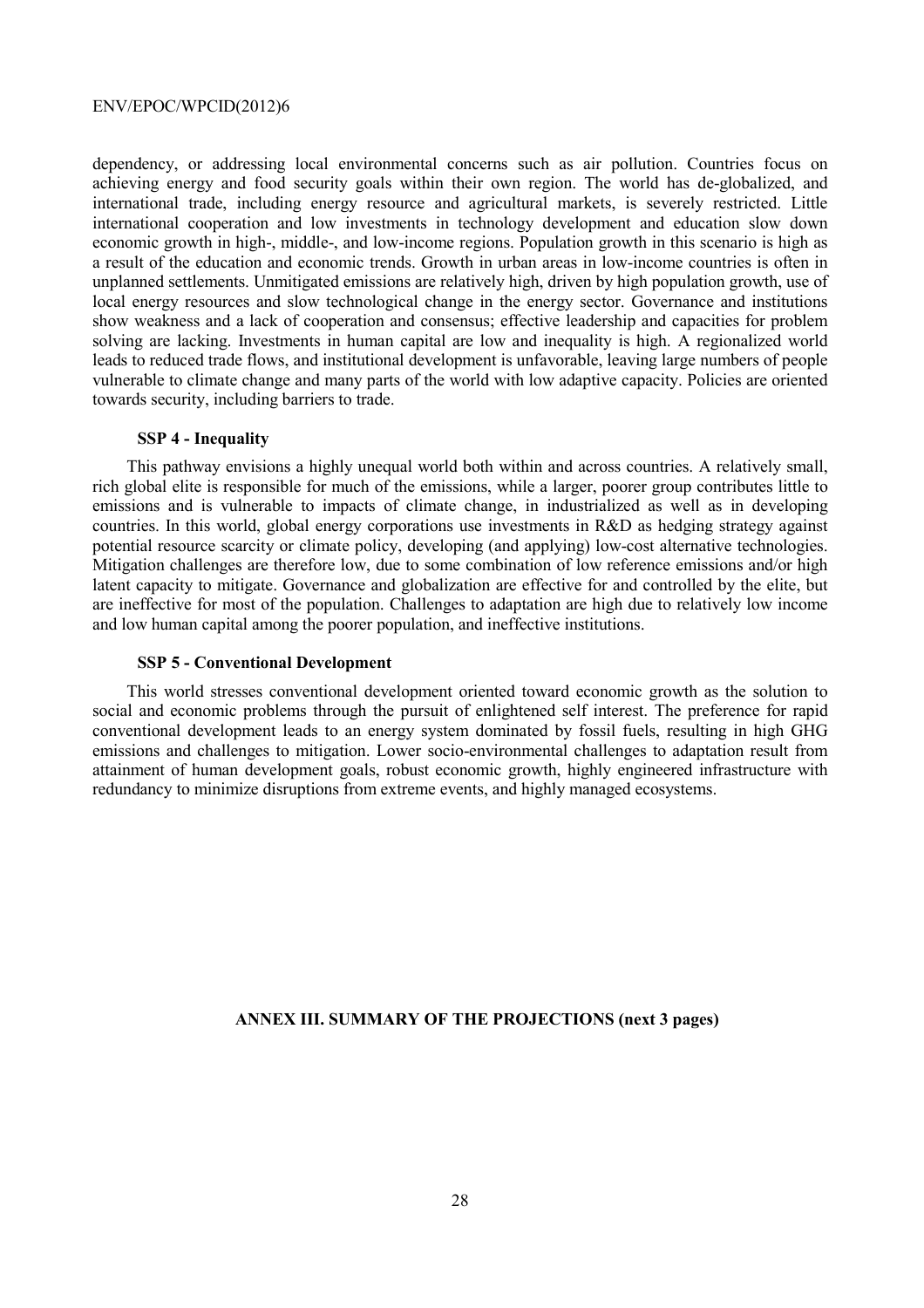|                       | GDP per capita (thousand USD 2005 per person) |              |                  |              |              |                  |                |                  |              | GDP per capita growth rate (average annual percentage |                  |            |                          |            |            |            |            |            |                          |            |            |  |
|-----------------------|-----------------------------------------------|--------------|------------------|--------------|--------------|------------------|----------------|------------------|--------------|-------------------------------------------------------|------------------|------------|--------------------------|------------|------------|------------|------------|------------|--------------------------|------------|------------|--|
| Country               | 2010                                          |              |                  | 2050         |              |                  | 2100           |                  |              |                                                       |                  |            | 2010-2050<br>2050-2100   |            |            |            |            |            |                          |            |            |  |
|                       |                                               | SSP1         | SSP <sub>2</sub> | SSP3         | SSP4         | SSP <sub>5</sub> | SSP1           | SSP <sub>2</sub> | SSP3         | SSP4                                                  | SSP <sub>5</sub> |            | SSP1 SSP2 SSP3 SSP4 SSP5 |            |            |            |            |            | SSP1 SSP2 SSP3 SSP4 SSP5 |            |            |  |
| Qatar                 | 77.6                                          | 98.2         | 91.0             | 84.8         | 97.6         | 121.4            | 182.1          | 134.4            | 86.0         | 149.5                                                 | 275.8            | 0.7        | 0.4                      | 0.2        | 0.6        | 1.4        | 1.7        | 1.0        | 0.0                      | 1.1        | 2.5        |  |
| Luxembourg            | 68.7                                          | 91.6         | 90.0             | 90.8         | 91.8         | 91.9             | 146.1          | 112.2            | 101.8        | 130.2                                                 | 196.9            | 0.8        | 0.8                      | 0.8        | 0.8        | 0.8        | 1.2        | 0.5        | 0.2                      | 0.8        | 2.3        |  |
| Macao SAR_China       | 58.2                                          | 88.7         | 86.3             | 83.9         | 85.5         | 90.5             | 123.5          | 101.2            | 88.8         | 99.9                                                  | 182.9            | 1.3        | 1.2                      | 1.1        | 1.2        | 1.4        | 0.8        | 0.3        | 0.1                      | 0.3        | 2.0        |  |
| Singapore             | 51.9                                          | 94.2         | 86.1             | 81.8         | 88.9         | 98.6             | 143.9          | 104.7            | 86.2         | 121.5                                                 | 195.8            | 2.0        | 1.7                      | 1.4        | 1.8        | 2.2        | 1.1        | 0.4        | 0.1                      | 0.7        | 2.0        |  |
| Norway                | 46.7                                          | 64.8         | 59.9             | 56.0         | 66.1         | 67.4             | 128.5          | 92.9             | 71.1         | 113.9                                                 | 172.6            | 1.0        | 0.7                      | 0.5        | 1.0        | 1.1        | 2.0        | 1.1        | 0.5                      | 1.4        | 3.1        |  |
| Kuwait                | 45.6                                          | 75.7         | 73.4             | 95.4         | 97.8         | 102.7            | 137.1          | 117.0            | 81.7         | 134.6                                                 | 211.6            | 1.6        | 1.5                      | 2.7        | 2.9        | 3.1        | 1.6        | 1.2        | $-0.3$                   | 0.8        | 2.1        |  |
| Brunei Darussalam     | 45.5                                          | 72.3         | 62.8             | 54.4         | 65.3         | 82.5             | 139.2          | 103.8            | 71.0         | 117.4                                                 | 206.0            | 1.5        | 0.9                      | 0.5        | 1.1        | 2.0        | 1.9        | 1.3        | 0.6                      | 1.6        | 3.0        |  |
| United States         | 42.2                                          | 72.3         | 66.9             | 63.4         | 72.4         | 74.8             | 136.2          | 101.6            | 84.9         | 123.3                                                 | 187.6            | 1.8        | 1.5                      | 1.3        | 1.8        | 1.9        | 1.8        | 1.0        | 0.7                      | 1.4        | 3.0        |  |
| Hong Kong SAR_China   | 41.8                                          | 78.1         | 70.8             | 66.1         | 70.7         | 84.4             | 134.8          | 96.1             | 75.7         | 102.2                                                 | 190.9            | 2.2        | 1.7                      | 1.5        | 1.7        | 2.5        | 1.5        | 0.7        | 0.3                      | 0.9        | 2.5        |  |
| Switzerland           | 38.4                                          | 60.0         | 55.0             | 47.8         | 58.3         | 63.5             | 133.5          | 96.7             | 68.0         | 116.4                                                 | 182.0            | 1.4        | 1.1                      | 0.6        | 1.3        | 1.6        | 2.5        | 1.5        | 0.8                      | 2.0        | 3.7        |  |
| Netherlands           | 37.0                                          | 59.5         | 55.1             | 50.4         | 58.9         | 62.8             | 126.1          | 93.1             | 69.1         | 112.4                                                 | 174.5            | 1.5        | 1.2                      | 0.9        | 1.5        | 1.7        | 2.2        | 1.4        | 0.7                      | 1.8        | 3.6        |  |
| Ireland               | 36.0                                          | 55.3         | 51.2             | 49.7         | 54.3         | 57.4             | 117.1          | 85.4             | 70.4         | 102.1                                                 | 160.1            | 1.3        | 1.1                      | 0.9        | 1.3        | 1.5        | 2.2        | 1.3        | 0.8                      | 1.8        | 3.6        |  |
| Australia             | 35.7                                          | 65.8         | 60.7             | 56.0         | 65.8         | 68.8             | 147.6          | 108.6            | 78.5         |                                                       | 131.6 204.7      | 2.1        | 1.7                      | 1.4        | 2.1        | 2.3        | 2.5        | 1.6        | 0.8                      | 2.0        | 3.9        |  |
| Austria               | 35.4                                          | 58.7         | 54.2             | 49.2         | 57.3         | 61.7             | 118.4          | 86.6             | 68.1         | 103.4                                                 | 162.7            | 1.6        | 1.3                      | 1.0        | 1.6        | 1.9        | 2.0        | 1.2        | 0.8                      | 1.6        | 3.3        |  |
| Canada                | 35.3                                          | 52.2         | 55.3             | 61.0         | 54.9         | 63.0             | 119.1          | 103.9            | 108.4        | 108.1                                                 | 180.5            | 1.2        | 1.4                      | 1.8        | 1.4        | 2.0        | 2.6        | 1.8        | 1.6                      | 1.9        | 3.7        |  |
| Sweden                | 33.8                                          | 59.9         | 55.3             | 51.1         | 59.1         | 61.9             | 119.2          | 86.4             | 68.5         | 104.5                                                 | 160.6            | 1.9        | 1.6                      | 1.3        | 1.9        | 2.1        | 2.0        | 1.1        | 0.7                      | 1.5        | 3.2        |  |
| Belgium               | 33.4                                          | 57.5         | 53.2             | 50.5         | 56.9         | 60.2             | 119.9          | 88.9             | 70.5         | 107.2                                                 | 165.5            | 1.8        | 1.5                      | 1.3        | 1.8        | 2.0        | 2.2        | 1.3        | 0.8                      | 1.8        | 3.5        |  |
| Germany               | 33.1                                          | 56.9         | 52.9             | 47.0         | 56.3         | 60.5             | 125.1          | 92.1             | 68.7         | 110.5                                                 | 174.0            | 1.8        | 1.5                      | 1.0        | 1.7        | 2.1        | 2.4        | 1.5        | 0.9                      | 1.9        | 3.8        |  |
| United Arab Emirates  | 33.1                                          | 52.3         | 48.8             | 54.1         | 58.7         | 63.2             | 128.6          | 97.1             | 55.3         | 109.3                                                 | 196.6            | 1.4        | 1.2                      | 1.6        | 1.9        | 2.3        | 2.9        | 2.0        | 0.0                      | 1.7        | 4.2        |  |
| Iceland               | 32.6                                          | 55.5         | 50.9             | 45.5         | 54.7         | 57.3             | 127.8          | 92.1             | 66.2         | 111.8                                                 | 172.9            | 1.8        | 1.4                      | 1.0        | 1.7        | 1.9        | 2.6        | 1.6        | 0.9                      | 2.1        | 4.0        |  |
| United Kingdom        | 32.5                                          | 56.8         | 52.3             | 46.8         | 56.3         | 59.4             | 132.9          | 97.3             | 68.8         | 117.2                                                 | 183.4            | 1.9        | 1.5                      | 1.1        | 1.8        | 2.1        | 2.7        | 1.7        | 0.9                      | 2.2        | 4.2        |  |
| Denmark               | 32.5                                          | 49.5         | 45.6             | 41.8         | 49.0         | 51.7             | 108.5          | 79.5             | 60.6         | 96.7                                                  | 148.6            | 1.3        | 1.0                      | 0.7        | 1.3        | 1.5        | 2.4        | 1.5        | 0.9                      | 1.9        | 3.8        |  |
| Finland               | 31.7                                          | 56.2         | 51.9             | 46.6         | 55.9         | 58.9             | 113.7          | 83.6             | 65.2         | 101.4                                                 | 155.4            | 1.9        | 1.6                      | 1.2        | 1.9        | 2.1        | 2.0        | 1.2        | 0.8                      | 1.6        | 3.3        |  |
| Equatorial Guinea     | 31.2                                          | 50.8         | 42.9             | 35.5         | 27.4         | 53.9             | 125.9          | 87.7             | 49.1         | 41.8                                                  | 184.0            | 1.6        | 0.9                      | 0.3        | $-0.3$     | 1.8        | 3.0        | 2.1        | 0.8                      | 1.1        | 4.8        |  |
| Japan                 | 30.8                                          | 61.8         | 56.9             | 45.9         | 61.0         | 67.1             | 128.0          | 93.2             | 67.2         | 111.4                                                 | 177.5            | 2.5        | 2.1                      | 1.2        | 2.4        | 2.9        | 2.1        | 1.3        | 0.9                      | 1.7        | 3.3        |  |
| France                | 29.7                                          | 52.4         | 48.3             | 42.8         | 51.5         | 54.6             | 116.0          | 83.9             | 60.8         | 100.8                                                 | 157.7            | 1.9        | 1.6                      | 1.1        | 1.8        | 2.1        | 2.4        | 1.5        | 0.8                      | 1.9        | 3.8        |  |
| Korea Rep.            | 27.4                                          | 73.5         | 67.7             | 58.3         | 72.7         | 79.5             | 155.7          | 115.4            | 88.7         | 140.5                                                 | 213.8            | 4.2        | 3.7                      | 2.8        | 4.1        | 4.8        | 2.2        | 1.4        | 1.0                      | 1.9        | 3.4        |  |
| Italy                 | 27.1                                          | 44.5         | 40.5             | 36.2         | 42.8<br>40.0 | 47.1             | 115.3          | 83.0             | 56.5         | 98.8                                                  | 160.6            | 1.6        | 1.2                      | 0.8        | 1.4        | 1.8        | 3.2        | 2.1        | 1.1                      | 2.6        | 4.8        |  |
| Spain                 | 27.0                                          | 41.2         | 38.0             | 34.3         |              | 43.3             | 107.2          | 77.6             | 54.0         | 92.5                                                  | 147.6            | 1.3        | 1.0                      | 0.7        | 1.2        | 1.5        | 3.2        | 2.1        | 1.2                      | 2.6        | 4.8<br>4.0 |  |
| Israel<br>New Zealand | 26.7<br>25.4                                  | 59.9<br>47.8 | 54.6<br>43.7     | 47.5<br>37.7 | 60.5<br>47.5 | 61.4<br>50.3     | 137.6<br>120.9 | 100.8<br>88.1    | 70.7<br>59.7 | 124.4<br>107.6                                        | 184.6<br>167.1   | 3.1<br>2.2 | 2.6<br>1.8               | 1.9<br>1.2 | 3.2<br>2.2 | 3.2<br>2.5 | 2.6<br>3.1 | 1.7<br>2.0 | 1.0<br>1.2               | 2.1<br>2.5 | 4.6        |  |
| Slovenia              | 25.3                                          | 45.3         | 41.5             | 37.2         | 44.2         | 48.2             | 97.1           | 70.9             | 56.0         | 85.3                                                  | 133.5            | 2.0        | 1.6                      | 1.2        | 1.9        | 2.3        | 2.3        | 1.4        | 1.0                      | 1.9        | 3.5        |  |
| Oman                  | 24.6                                          | 53.7         | 46.6             | 33.9         | 49.8         | 62.2             | 142.3          | 108.9            | 62.1         | 116.8                                                 | 207.9            | 3.0        | 2.2                      | 0.9        | 2.6        | 3.8        | 3.3        | 2.7        | 1.7                      | 2.7        | 4.7        |  |
| Greece                | 24.1                                          | 48.9         | 44.7             | 36.7         | 47.9         | 52.3             | 121.7          | 89.8             | 60.8         | 107.7                                                 | 168.1            | 2.6        | 2.1                      | 1.3        | 2.5        | 2.9        | 3.0        | 2.0        | 1.3                      | 2.5        | 4.4        |  |
| Czech Republic        | 23.7                                          | 57.1         | 51.6             | 44.8         | 55.8         | 61.1             | 132.7          | 97.4             | 72.1         | 119.2                                                 | 184.4            | 3.5        | 2.9                      | 2.2        | 3.4        | 4.0        | 2.6        | 1.8        | 1.2                      | 2.3        | 4.0        |  |
| Trinidad and Tobago   | 23.1                                          | 53.1         | 45.5             | 34.5         | 47.0         | 60.5             | 123.8          | 91.4             | 52.9         | 95.1                                                  | 182.6            | 3.3        | 2.4                      | 1.2        | 2.6        | 4.1        | 2.7        | 2.0        | 1.1                      | 2.1        | 4.0        |  |
| Bahamas The           | 22.8                                          | 42.6         | 37.2             | 29.9         | 39.0         | 48.2             | 104.0          | 77.0             | 42.1         | 83.8                                                  | 154.6            | 2.2        | 1.6                      | 0.8        | 1.8        | 2.8        | 2.9        | 2.1        | 0.8                      | 2.3        | 4.4        |  |
| Malta                 | 22.6                                          | 52.5         | 47.2             | 38.1         | 49.4         | 58.2             | 120.1          | 86.7             | 60.1         | 100.7                                                 | 171.7            | 3.3        | 2.7                      | 1.7        | 3.0        | 3.9        | 2.6        | 1.7        | 1.2                      | 2.1        | 3.9        |  |
| Portuga               | 21.6                                          | 37.7         | 34.3             | 29.3         | 36.6         | 40.0             | 95.2           | 69.1             | 47.4         | 83.8                                                  | 130.9            | 1.9        | 1.5                      | 0.9        | 1.7        | 2.1        | 3.0        | 2.0        | 1.2                      | 2.6        | 4.6        |  |
| Bahrain               | 21.3                                          | 48.9         | 42.7             | 32.9         | 43.8         | 54.7             | 120.0          | 89.9             | 52.1         | 93.9                                                  | 175.7            | 3.2        | 2.5                      | 1.4        | 2.6        | 3.9        | 2.9        | 2.2        | 1.2                      | 2.3        | 4.4        |  |
| Saudi Arabia          | 20.4                                          | 35.2         | 31.4             | 30.5         | 31<br>3      | 47.4             | 92.6           | 70.7             | 37.3         | 54.2                                                  | 142.3            | 1.8        |                          |            | 1.3        | 3.3        | 3.3        | 2.5        | 0.4                      | 1.5        | 4.0        |  |
| Slovak Republic       | 20.0                                          | 49.0         | 44.5             | 39.1         | 47.6         | 52.8             | 108.7          | 81.7             | 62.7         | 98.9                                                  | 151.2            | 3.6        | 3.0                      | 2.4        | 3.4        | 4.1        | 2.4        | 1.7        | 1.2                      | 2.2        | 3.7        |  |
| Cyprus                | 18.9                                          | 37.6         | 33.2             | 26.5         | 35.3         | 42.0             | 97.3           | 70.9             | 42.6         | 80.0                                                  | 141.3            | 2.5        | 1.9                      | 1.0        | 2.2        | 3.1        | 3.2        | 2.3        | 1.2                      | 2.5        | 4.7        |  |
| Barbados              | 17.6                                          | 53.0         | 46.3             | 34.5         | 49.7         | 61.6             | 115.9          | 86.5             | 50.8         | 97.4                                                  | 171.0            | 5.0        | 4.1                      | 2.4        | 4.6        | 6.3        | 2.4        | 1.7        | 0.9                      | 1.9        | 3.5        |  |
| Poland                | 17.3                                          | 44.3         | 40.5             | 34.2         | 43.5         | 48.1             | 97.7           | 74.0             | 54.6         | 89.3                                                  | 136.4            | 3.9        | 3.4                      | 2.5        | 3.8        | 4.5        | 2.4        | 1.6        | 1.2                      | 2.1        | 3.7        |  |
| Hungary               | 17.0                                          | 40.2         | 36.1             | 31.6         | 38.7         | 43.1             | 100.7          | 74.6             | 54.6         | 90.2                                                  | 141.9            | 3.4        | 2.8                      | 2.1        | 3.2        | 3.8        | 3.0        | 2.1        | 1.5                      | 2.7        | 4.6        |  |
| Estonia               | 16.6                                          | 47.3         | 43.1             | 37.4         | 47.1         | 51.0             | 113.5          | 85.5             | 64.7         |                                                       | 105.4 158.3      | 4.6        | 4.0                      | 3.1        | 4.6        | 5.2        | 2.8        | 2.0        | 1.5                      | 2.5        | 4.2        |  |
| Croatia               | 16.2                                          | 40.3         | 35.6             | 27.6         | 37.4         | 44.7             | 84.0           | 61.8             | 40.1         | 71.6                                                  | 118.8            | 3.7        | 3.0                      | 1.8        | 3.3        | 4.4        | 2.2        | 1.5        | 0.9                      | 1.8        | 3.3        |  |
| Li bya                | 15.8                                          | 20.0         | 18.1             | 15.4         | 17.1         | 20.2             | 34.4           | 27.8             | 19.0         | 25.3                                                  | 48.1             | 0.7        | 0.4                      | $-0.1$     | 0.2        | 0.7        | 1.4        | 1.1        | 0.5                      | 1.0        | 2.8        |  |
| Lithuania             | 15.4                                          | 39.2         | 34.4             | 25.9         | 36.5         | 44.0             | 91.6           | 66.2             | 39.8         | 78.6                                                  | 131.3            | 3.9        | 3.1                      | 1.7        | 3.4        | 4.7        | 2.7        | 1.8        | 1.1                      | 2.3        | 4.0        |  |
| Argentina             | 14.4                                          | 49.1         | 40.9             | 26.8         | 40.6         | 55.4             | 123.8          | 88.3             | 42.8         | 84.4                                                  | 178.2            | 6.1        | 4.6                      | 2.2        | 4.6        | 7.1        | 3.0        | 2.3        | 1.2                      | 2.2        | 4.4        |  |
| Russian Federation    | 14.1                                          | 53.8         | 46.6             | 31.4         | 52.9         | 63.8             | 112.0          | 82.6             | 46.6         | 98.5                                                  | 162.9            | $7.1\,$    | 5.8                      | 3.1        | 6.9        | 8.8        | 2.2        | 1.5        | $1.0$                    | 1.7        | 3.1        |  |
| Chile                 | 13.6                                          | 43.7         | 36.8             | 25.5         | 37.6         | 49.0             | 122.6          | 87.1             | 43.1         | 89.2                                                  | 176.5            | 5.5        | 4.3                      | 2.2        | 4.4        | 6.5        | 3.6        | 2.7        | 1.4                      | 2.7        | 5.2        |  |
| Gabon                 | 13.5                                          | 32.6         | 25.3             | 16.5         | 16.3         | 35.8             | 110.3          | 69.7             | 28.3         | 24.2                                                  | 156.9            | 3.5        | 2.2                      | 0.6        | 0.5        | 4.1        | 4.8        | 3.5        | 1.4                      | 1.0        | 6.8        |  |
| Malaysia              | 13.2                                          | 46.3         | 39.1             | 27.6         | 41.3         | 52.6             | 130.0          | 93.5             | 50.1         |                                                       | 103.3 189.4      | 6.3        | 4.9                      | 2.7        | 5.3        | 7.5        | 3.6        | 2.8        | 1.6                      | 3.0        | 5.2        |  |
| Latvia                | 12.9                                          | 41.2         | 35.8             | 24.8         | 38.3         | 46.8             | 99.1           | 71.0             | 40.5         | 84.5                                                  | 141.9            | 5.5        | 4.5                      | 2.3        | 4.9        | 6.6        | 2.8        | 2.0        | 1.3                      | 2.4        | 4.1        |  |
| Uruguay               | 12.9                                          | 50.4         | 40.7             | 25.5         | 40.0         | 57.3             | 136.0          | 93.6             | 42.3         | 83.1                                                  | 193.2            | 7.3        | 5.4                      | 2.5        | 5.3        | 8.6        | 3.4        | 2.6        | 1.3                      | 2.2        | 4.7        |  |
| Belarus               | 12.7                                          | 48.4         | 41.9             | 27.9         | 45.6         | 56.1             | 117.7          | 87.1             | 48.5         |                                                       | 103.3 171.1      | 7.1        | 5.8                      | 3.0        | 6.5        | 8.6        | 2.9        | 2.2        | 1.5                      | 2.5        | 4.1        |  |
| Lebanon               | 12.6                                          | 41.8         | 35.9             | 25.7         | 36.4         | 47.1             | 111.6          | 83.3             | 45.8         | 84.4                                                  | 160.2            | 5.8        | 4.6                      | 2.6        | 4.7        | 6.8        | 3.3        | 2.6        | 1.6                      | 2.6        | 4.8        |  |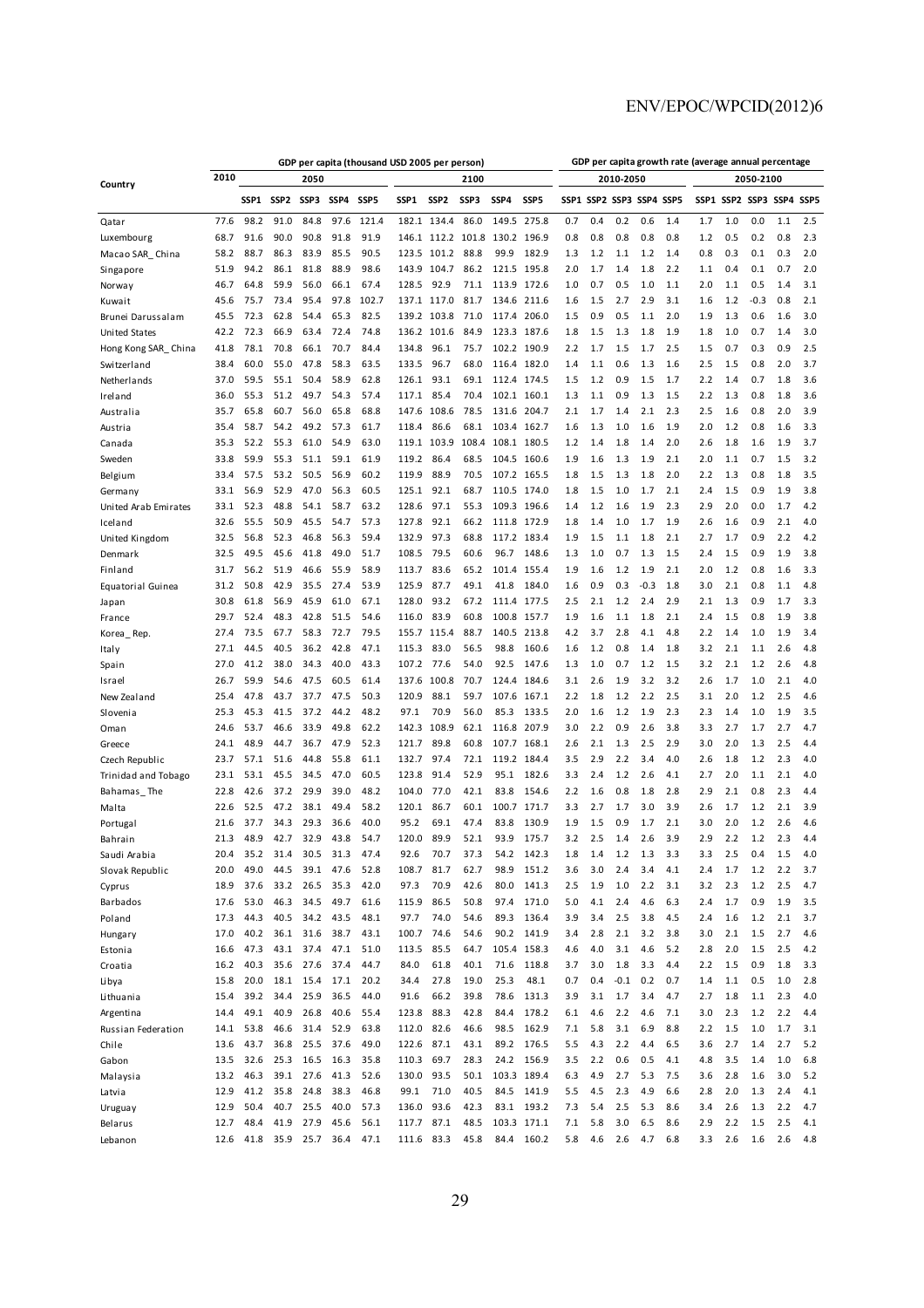| (continued)              |      | GDP per capita (thousand USD 2005 per person)    |           |      |      |                  |            |       |      | GDP per capita growth rate (average annual percentage |       |      |                     |           |                                   |           |           |     |     |     |      |  |
|--------------------------|------|--------------------------------------------------|-----------|------|------|------------------|------------|-------|------|-------------------------------------------------------|-------|------|---------------------|-----------|-----------------------------------|-----------|-----------|-----|-----|-----|------|--|
| Country                  | 2010 | 2050                                             |           |      |      |                  |            | 2100  |      |                                                       |       |      |                     | 2010-2050 |                                   |           | 2050-2100 |     |     |     |      |  |
|                          |      | SSP1<br>SSP <sub>2</sub><br>SSP3<br>SSP4<br>SSP5 |           |      | SSP1 | SSP <sub>2</sub> | SSP3       | SSP4  | SSP5 | SSP1                                                  |       |      | SSP2 SSP3 SSP4 SSP5 |           | SSP5<br>SSP1<br>SSP2<br>SSP3 SSP4 |           |           |     |     |     |      |  |
| Turkey                   | 12.5 | 37.4                                             | 31.7      | 23.0 | 30.9 | 41.6             | 105.5      | 76.9  | 37.9 | 68.5                                                  | 151.1 | 5.0  | 3.8                 | 2.1       | 3.7                               | 5.8       | 3.6       | 2.8 | 1.3 | 2.4 | 5.3  |  |
| Panama                   | 12.5 | 49.6                                             | 41.6      | 27.3 | 41.5 | 55.2             | 132.1      | 94.0  | 47.5 | 92.3                                                  | 186.8 | 7.4  | 5.8                 | 2.9       | 5.8                               | 8.5       | 3.3       | 2.5 | 1.5 | 2.4 | 4.8  |  |
| <b>Botswana</b>          | 12.5 | 46.9                                             | 36.5      | 22.6 | 37.3 | 51.8             | 101.7      | 68.4  | 37.2 | 68.3                                                  | 141.6 | 6.9  | 4.8                 | 2.0       | 5.0                               | 7.9       | 2.3       | 1.8 | 1.3 | 1.7 | 3.5  |  |
| Mexico                   | 12.4 | 38.7                                             | 32.2      | 21.1 | 32.5 | 44.5             | 119.1      | 83.8  | 38.1 | 79.1                                                  | 172.5 | 5.3  | 4.0                 | 1.7       | 4.0                               | 6.5       | 4.1       | 3.2 | 1.6 | 2.9 | 5.8  |  |
| Mauritius                | 12.1 | 48.0                                             | 38.9      | 26.2 | 39.8 | 56.4             | 148.3      | 101.6 | 43.3 | 88.3                                                  | 221.4 | 7.4  | 5.5                 | 2.9       | 5.7                               | 9.2       | 4.2       | 3.2 | 1.3 | 2.4 | 5.8  |  |
| Bulgaria                 | 11.6 | 40.8                                             | 35.6      | 24.1 | 37.4 | 46.7             | 104.1      | 77.3  | 42.7 | 84.0                                                  | 149.3 | 6.3  | 5.2                 | 2.7       | 5.6                               | 7.6       | 3.1       | 2.3 | 1.5 | 2.5 | 4.4  |  |
| Kazakhstan               | 11.1 | 48.0                                             | 41.0      | 29.5 | 50.5 | 61.0             | 91.3       | 67.0  | 37.1 | 81.4                                                  | 134.4 | 8.3  | 6.8                 | 4.2       | 8.9                               | 11.3      | 1.8       | 1.3 | 0.5 | 1.2 | 2.4  |  |
| Romania                  | 10.9 | 45.1                                             | 38.3      | 24.7 | 40.5 | 51.8             | 127.7      | 90.6  | 44.5 | 101.5                                                 | 183.8 | 7.8  | 6.3                 | 3.2       | 6.8                               | 9.4       | 3.7       | 2.7 | 1.6 | 3.0 | 5.1  |  |
| Venezuela RB             | 10.8 | 18.8                                             | 18.5      | 14.8 | 17.8 | 25.7             | 72.8       | 62.0  | 28.6 | 53.5                                                  | 126.1 | 1.9  | 1.8                 | 0.9       | 1.6                               | 3.5       | 5.7       | 4.7 | 1.9 | 4.0 | 7.8  |  |
| Iran Islamic Rep.        | 10.7 | 31.5                                             | 27.7      | 21.2 | 29.5 | 37.7             | 95.9       | 73.3  | 35.3 | 70.3                                                  | 142.7 | 4.9  | 4.0                 | 2.5       | 4.4                               | 6.3       | 4.1       | 3.3 | 1.3 | 2.8 | 5.6  |  |
| Costa Rica               | 10.3 | 32.6                                             | 27.7      | 18.2 | 27.5 | 36.4             | 97.9       | 68.9  | 32.4 | 64.4                                                  | 139.2 | 5.4  | 4.3                 | 1.9       | 4.2                               | 6.4       | 4.0       | 3.0 | 1.6 | 2.7 | 5.7  |  |
| Brazil                   | 10.1 | 35.8                                             | 28.8      | 17.3 | 28.6 | 40.7             | 117.1      | 79.8  | 32.3 | 71.2                                                  | 168.0 | 6.4  | 4.7                 | 1.8       | 4.6                               | 7.6       | 4.6       | 3.5 | 1.7 | 3.0 | 6.3  |  |
| Montenegro               | 10.0 | 35.5                                             | 30.6      | 21.7 | 33.4 | 41.9             | 83.0       | 62.9  | 37.1 | 71.6                                                  | 123.5 | 6.3  | 5.1                 | 2.9       | 5.8                               | 7.9       | 2.7       | 2.1 | 1.4 | 2.3 | 3.9  |  |
| South Africa             | 9.4  | 39.9                                             | 32.3      | 22.2 | 32.6 | 45.3             | 103.0      | 72.2  | 36.8 | 70.7                                                  | 149.9 | 8.1  | 6.0                 | 3.4       | 6.1                               | 9.5       | 3.2       | 2.5 | 1.3 | 2.3 | 4.6  |  |
| Azerbaijan               | 8.8  | 14.8                                             | 12.5      | 8.5  | 13.8 | 17.8             | 72.9       | 52.1  | 19.7 | 57.7                                                  | 111.2 | 1.7  | 1.0                 | $-0.1$    | 1.4                               | 2.6       | 7.8       | 6.3 | 2.6 | 6.3 | 10.5 |  |
| Macedonia FYR            | 8.7  | 35.2                                             | 30.4      | 21.4 | 31.8 | 39.8             | 86.2       | 63.9  | 39.4 | 70.2                                                  | 123.2 | 7.6  | 6.2                 | 3.6       | 6.6                               | 8.9       | 2.9       | 2.2 | 1.7 | 2.4 | 4.2  |  |
| Ukraine                  | 8.7  | 50.1                                             | 41.8      | 24.4 | 43.7 | 58.8             | 119.1      | 86.9  | 41.6 | 86.7                                                  | 172.4 | 11.9 | 9.5                 | 4.5       | 10.1                              | 14.4      | 2.8       | 2.2 | 1.4 | 2.0 | 3.9  |  |
| Peru                     | 8.6  | 42.7                                             | 35.5      | 20.2 | 36.0 | 49.8             | 134.3      | 93.7  | 41.6 | 94.9                                                  | 193.2 | 10.0 | 7.9                 | 3.4       | 8.0                               | 12.1      | 4.3       | 3.3 | 2.1 | 3.3 | 5.8  |  |
| Colombia                 | 8.5  | 27.3                                             | 22.7      | 13.9 | 22.6 | 31.0             | 99.2       | 68.5  | 28.3 | 66.1                                                  | 143.1 | 5.5  | 4.2                 | 1.6       | 4.2                               | 6.6       | 5.3       | 4.0 | 2.1 | 3.9 | 7.2  |  |
| Dominican Republic       | 8.4  | 35.7                                             | 29.2      | 17.4 | 29.1 | 40.8             | 100.5      | 72.2  | 35.4 | 66.9                                                  | 144.0 | 8.1  | 6.2                 | 2.7       | 6.2                               | 9.7       | 3.6       | 3.0 | 2.1 | 2.6 | 5.1  |  |
| St. Lucia                | 8.4  | 25.8                                             | 21.6      | 14.0 | 22.9 | 31.0             | 106.4      | 76.8  | 31.6 | 78.5                                                  | 163.6 | 5.2  | 4.0                 | 1.7       | 4.4                               | 6.8       | 6.3       | 5.1 | 2.5 | 4.8 | 8.5  |  |
| Suriname                 | 8.0  | 53.5                                             | 42.7      | 23.2 | 45.1 | 65.1             | 129.6      | 95.3  | 46.3 | 92.7                                                  | 191.8 | 14.2 | 10.8                | 4.7       | 11.6                              | 17.8      | 2.8       | 2.5 | 2.0 | 2.1 | 3.9  |  |
| St. Vincent & Grenadines | 7.8  | 30.9                                             | 25.5      | 15.0 | 26.7 | 38.7             | 113.5      | 82.2  | 31.7 | 80.9                                                  | 174.8 | 7.4  | 5.7                 | 2.3       | 6.1                               | 9.9       | 5.4       | 4.4 | 2.2 | 4.1 | 7.0  |  |
| Tunisia                  | 7.8  | 37.3                                             | 30.0      | 19.6 | 28.8 | 42.1             | 109.3      | 75.3  | 34.3 | 62.6                                                  | 155.1 | 9.5  | 7.2                 | 3.8       | 6.8                               | 11.1      | 3.9       | 3.0 | 1.5 | 2.3 | 5.4  |  |
| Thailand                 | 7.7  | 37.7                                             | 31.2      | 18.7 | 32.2 | 43.5             | 124.6      | 88.0  | 37.4 | 86.5                                                  | 183.4 | 9.8  | 7.7                 | 3.6       | 8.0                               | 11.7      | 4.6       | 3.6 | 2.0 | 3.4 | 6.4  |  |
| Albania                  | 7.7  | 30.2                                             | 25.5      | 16.3 | 26.2 | 34.9             | 78.8       | 57.1  | 30.0 | 49.7                                                  | 109.9 | 7.3  | 5.8                 | 2.8       | 6.0                               | 8.9       | 3.2       | 2.5 | 1.7 | 1.8 | 4.3  |  |
| Serbia                   | 7.5  | 28.9                                             | 24.9      | 17.5 | 26.5 | 33.0             | 74.2       | 55.0  | 31.6 | 62.5                                                  | 107.7 | 7.1  | 5.8                 | 3.3       | 6.3                               | 8.5       | 3.1       | 2.4 | 1.6 | 2.7 | 4.5  |  |
| Algeria                  | 7.5  | 21.5                                             | 17.4      | 11.3 | 17.5 | 24.8             | 87.5       | 61.2  | 25.0 | 58.5                                                  | 129.0 | 4.6  | 3.3                 | 1.2       | 3.3                               | 5.7       | 6.1       | 5.0 | 2.4 | 4.7 | 8.4  |  |
| Bosnia and Herzegovina   | 7.3  | 31.0                                             | 27.2      | 20.1 | 28.7 | 35.2             | 78.6       | 59.2  | 37.0 | 66.0                                                  | 113.2 | 8.1  | 6.8                 | 4.4       | 7.3                               | 9.5       | 3.1       | 2.3 | 1.7 | 2.6 | 4.4  |  |
| Algeria                  | 7.3  | 26.7                                             | 22.0      | 12.5 | 22.0 | 31.2             | 107.3      | 75.0  | 30.0 | 71.6                                                  | 158.1 | 6.6  | 5.0                 | 1.8       | 5.0                               | 8.1       | 6.0       | 4.8 | 2.8 | 4.5 | 8.1  |  |
| Turkmenistan             | 7.1  | 35.6                                             | 29.9      | 22.1 | 32.7 | 40.5             | 74.4       | 55.0  | 41.3 | 63.8                                                  | 107.3 | 10.1 | 8.1                 | 5.3       | 9.1                               | 11.8      | 2.2       | 1.7 | 1.7 | 1.9 | 3.3  |  |
| Jamaica                  | 7.0  | 23.3                                             | 18.8      | 10.7 | 20.3 | 29.1             | 82.4       | 57.5  | 25.9 | 57.3                                                  | 121.1 | 5.8  | 4.2                 | 1.3       | 4.7                               | 7.9       | 5.1       | 4.1 | 2.8 | 3.7 | 6.3  |  |
| China                    | 6.8  | 63.1                                             | 52.8      | 28.7 | 55.8 | 74.6             | 133.8      | 101.3 | 51.1 | 105.6                                                 | 192.5 | 20.7 | 16.9                | 8.1       | 18.0                              | 24.9      | 2.2       | 1.8 | 1.6 | 1.8 | 3.2  |  |
| Belize                   | 6.6  | 18.9                                             | 15.3      | 9.5  | 10.7 | 22.6             | 90.6       | 63.0  | 24.1 | 33.6                                                  | 138.9 | 4.7  | 3.3                 | 1.1       | 1.6                               | 6.1       | 7.6       | 6.2 | 3.1 | 4.2 | 10.3 |  |
| Ukraine                  | 6.1  | 33.2                                             | 27.8      | 15.3 | 31.0 | 40.0             | 100.4      | 72.9  | 34.7 | 87.0                                                  | 149.3 | 11.2 | 9.0                 | 3.8       | 10.3                              | 14.0      | 4.0       | 3.2 | 2.5 | 3.6 | 5.5  |  |
| El Salvador              | 6.0  | 23.8                                             | 19.1      | 10.4 | 17.5 | 28.3             | 95.3       | 65.8  | 24.7 | 54.2                                                  | 139.6 | 7.4  | 5.4                 | 1.8       | 4.7                               | 9.2       | 6.0       | 4.9 | 2.8 | 4.2 | 7.8  |  |
| Namibia                  | 5.8  | 29.3                                             | 22.8      | 14.5 | 16.6 | 35.4             | 92.7       | 63.7  | 29.5 | 36.4                                                  | 142.8 | 10.1 | 7.3                 | 3.7       | 4.7                               | 12.7      | 4.3       | 3.6 | 2.1 | 2.4 | 6.1  |  |
| Egypt_Arab Rep.          | 5.7  | 29.4                                             | 24.2      | 14.1 | 24.2 | 34.2             | 102.4      | 75.6  | 32.3 | 68.3                                                  | 149.4 | 10.4 | 8<br>.2             | 3.7       | 8.2                               | 12.5      | 5.0       | 4.2 | 2.6 | 3.6 | 6.7  |  |
| Angola                   | 5.5  | 20.0                                             | 14.1      | 7.2  | 6.2  | 22.4             | 95.3       | 54.7  | 20.0 | 15.6                                                  | 131.6 | 6.7  | 3.9                 | 0.8       | 0.4                               | 7.8       | 7.5       | 5.8 | 3.6 | 3.0 | 9.7  |  |
| Maldives                 | 5.1  | 22.2                                             | 18.0      | 10.8 | 18.9 | 27.0             | 104.5      | 72.5  | 26.9 | 68.3                                                  | 160.3 | 8.3  | $6.2$               | 2.8       | 6.7                               | 10.6      | 7.4       | 6.1 | 3.0 | 5.2 | 9.9  |  |
| Jordan                   | 5.0  | 21<br>$\cdot {\bf 1}$                            | 17.5      | 11.1 | 12.7 | 24.6             | 97.9       | 71.3  | 33.8 | 44.3                                                  | 146.2 | 8.0  | 6                   | 3.0       | 3.8                               | 9.7       | 7.3       | 6.1 | 4   | 5.0 | 9.9  |  |
| Armenia                  | 4.8  | 20.1                                             | 16.9      | 10.8 | 18.6 | 23.6             | 64.7       | 46.2  | 23.3 | 53.6                                                  | 94.4  | 7.9  | 6.3                 | 3.1       | 7.1                               | 9.7       | 4.4       | 3.5 | 2.3 | 3.8 | 6.0  |  |
| Bhutan                   | 4.8  | 39.9                                             | 30.5      | 16.8 | 30.1 | 47.4             | 143.6      | 97.2  | 33.4 | 79.8                                                  | 214.4 | 18.4 | 13.5                | 6.3       | 13.3 22.3                         |           | 5.2       | 4.4 | 2.0 | 3.3 | 7.0  |  |
| Syrian Arab Republic     | 4.8  |                                                  | 20.1 16.1 | 9.8  | 11.6 | 23.8             | 103.8      | 71.0  | 27.5 | 38.4                                                  | 156.2 | 8.1  | 6.0                 | 2.6       | 3.6                               | 10.0      | 8.3       | 6.8 | 3.6 | 4.6 | 11.1 |  |
| Paraguay                 | 4.7  | 24.9                                             | 19.7      | 10.2 | 12.5 | 29.0             | 111.5      | 74.8  | 27.4 | 28.6                                                  | 162.2 | 10.9 | 8.1                 | 3.0       | 4.2                               | 13.1      | 7.0       | 5.6 | 3.4 | 2.6 | 9.2  |  |
| Georgia                  | 4.7  | 30.3                                             | 24.8      | 12.6 | 28.1 | 36.7             | 95.6       | 67.0  | 32.6 | 81.8                                                  | 139.9 |      | 13.8 10.8           |           | 4.3 12.6 17.2                     |           | 4.3       | 3.4 | 3.2 | 3.8 | 5.6  |  |
| Sri Lanka                | 4.6  | 31.3                                             | 26.0      | 14.4 | 26.7 | 36.3             | 78.5       | 56.4  | 27.9 | 54.2                                                  | 109.6 |      | 14.7 11.8           | 5.4       |                                   | 12.1 17.4 | 3.0       | 2.3 | 1.9 | 2.1 | 4.0  |  |
| Swaziland                | 4.5  | 18.0                                             | 14.2      | 8.3  | 11.3 | 21.7             | 93.0       | 63.1  | 22.8 | 44.1                                                  | 142.7 | 7.4  | 5.3                 | 2.0       | 3.7                               | 9.4       | 8.4       | 6.9 | 3.5 | 5.8 | 11.2 |  |
| Bolivia                  | 4.4  | 24.0                                             | 18.6      | 9.4  | 11.1 | 28.8             | 126.5      | 87.1  | 28.7 | 30.4                                                  | 189.6 | 11.3 | 8.2                 | 2.9       | 3.9                               | 14.0      | 8.5       | 7.3 | 4.1 | 3.5 | 11.2 |  |
| Morocco                  | 4.3  | 27.0                                             | 21.2      | 11.9 | 19.7 | 31.5             | 121.1 77.6 |       | 25.0 | 54.2                                                  | 175.5 | 13.2 | 9.8                 | 4.5       | 9.0                               | 15.8      | 7.0       | 5.3 | 2.2 | 3.5 | 9.2  |  |
| Guatemala                | 4.3  | 18.2                                             | 13.5      | 6.7  | 6.4  | 21.1             | 110.4      | 69.3  | 21.0 | 20.9                                                  | 161.8 | 8.1  | 5.4                 | 1.4       | 1.3                               | 9.8       | 10.2      | 8.2 | 4.2 | 4.5 | 13.3 |  |
| Tonga                    | 4.1  | 17.4                                             | 13.8      | 7.5  | 8.7  | 23.6             | 83.1       | 59.3  | 22.6 | 30.8                                                  | 131.4 | 8.0  | 5.9                 | 2.0       | 2.7                               | 11.7      | 7.6       | 6.6 | 4.0 | 5.1 | 9.1  |  |
| Vanuatu                  | 4.1  | 20.0                                             | 15.0      | 8.2  | 9.0  | 24.3             | 130.7      | 83.1  | 22.3 | 21.7                                                  | 203.6 | 9.6  | 6.6                 | 2.4       | 2.9                               | 12.2      | 11.1      | 9.1 | 3.4 | 2.8 | 14.8 |  |
| Fiji                     | 4.1  | 15.2                                             | 12.5      | 7.4  | 12.9 | 19.2             | 75.9       | 53.9  | 21.2 | 54.2                                                  | 118.1 | 6.8  | 5.2                 | 2.1       | 5.4                               | 9.3       | 8.0       | 6.6 | 3.7 | 6.4 | 10.3 |  |
| Samoa                    | 3.9  | 17.5                                             | 13.9      | 7.1  | 8.0  | 23.8             | 76.6       | 56.3  | 19.9 | 27.9                                                  | 118.0 | 8.6  | 6.3                 | 2.0       | 2.6                               | 12.6      | 6.7       | 6.1 | 3.6 | 5.0 | 7.9  |  |
| Indonesia                | 3.9  | 32.9                                             | 26.3      | 13.2 | 27.0 | 39.2             | 125.3      | 86.3  | 30.8 | 80.0                                                  | 183.9 |      | 18.7 14.4           | 6.0       | 14.9                              | 22.8      | 5.6       | 4.6 | 2.7 | 3.9 | 7.4  |  |
| Congo_Rep.               | 3.8  | 24.8                                             | 18.0      | 9.2  | 9.9  | 28.8             | 113.3      | 66.9  | 23.2 | 22.2                                                  | 162.9 | 13.8 | 9.3                 | 3.5       | 4.0                               | 16.4      | 7.2       | 5.4 | 3.1 | 2.5 | 9.3  |  |
| Mongolia                 | 3.6  | 40.5                                             | 31.7      | 16.1 | 33.2 | 48.3             | 99.0       | 69.8  | 32.5 | 70.1                                                  | 144.2 |      | 25.5 19.4           | 8.6       | 20.4 30.9                         |           | 2.9       | 2.4 | 2.0 | 2.2 | 4.0  |  |
| Cape Verde               | 3.6  | 26.3                                             | 20.2      | 11.5 | 20.8 | 32.4             | 93.9       | 62.7  | 23.5 | 51.2                                                  | 140.6 |      | 15.9 11.6           |           | 5.5 12.0 20.1                     |           | 5.1       | 4.2 | 2.1 | 2.9 | 6.7  |  |